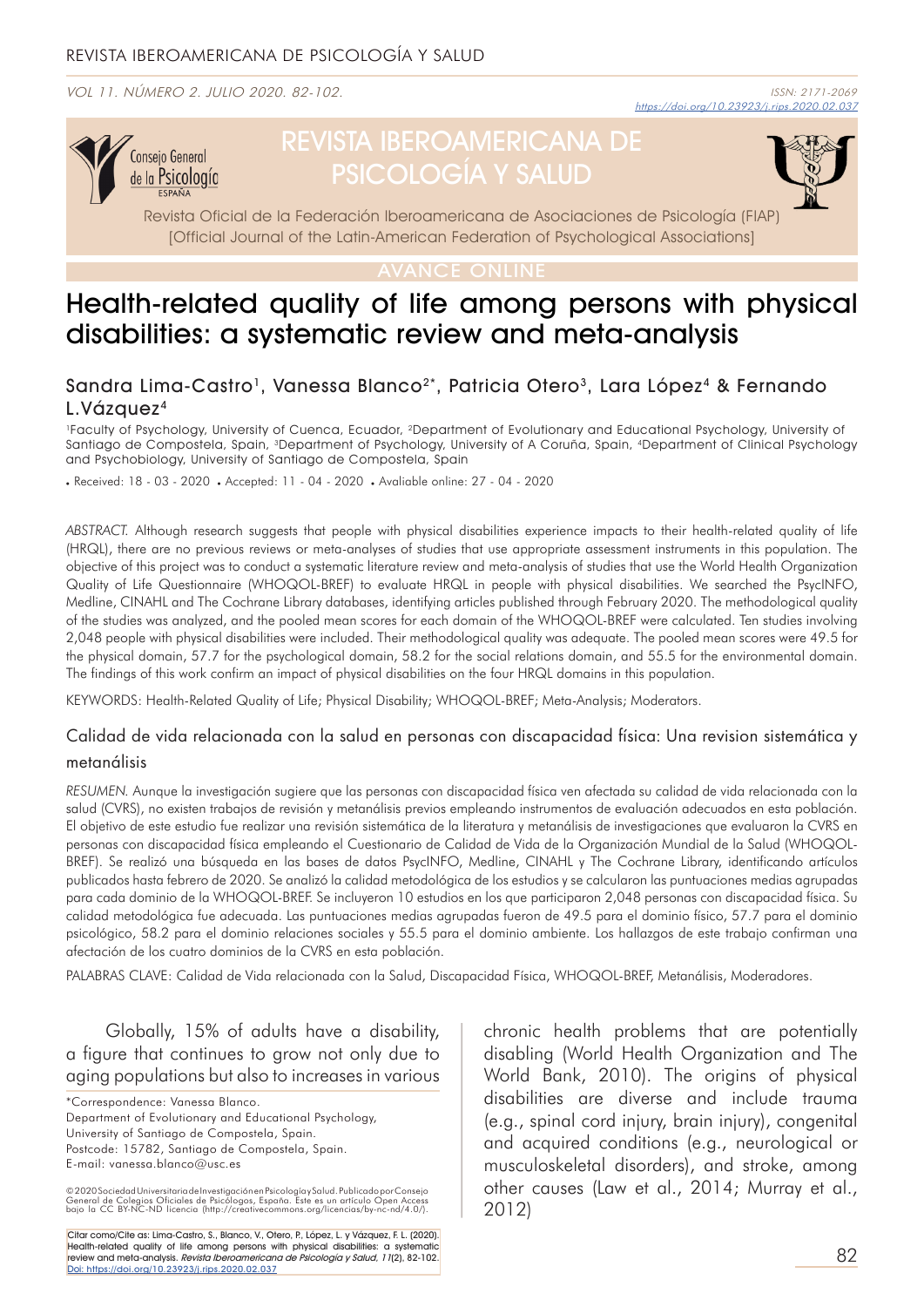Some studies have found that people with physical disabilities report lower levels of Health-Related Quality of Life (HRQL) than the general population (e.g., Barker et al., 2009). HRQL refers to the individual's perception of their position in life within the cultural context and value system in which they live, and with respect to their goals, expectations, norms, and concerns (The WHOQOL Group, 1995). This complex concept encompasses four different domains: 1) physical, related to restrictions on activities of daily living, dependence on medications, energy and fatigue, mobility, pain, sleep, and work; 2) psychological, which refers to self-image, feelings, self-esteem, spirituality, thinking, learning, memory, and concentration; 3) social relations, related to personal interactions, social support, and sexual activity; and 4) environmental, which refers to safety, the physical environment, financial resources, access to information, leisure, home, health care, and transportation (The WHOQOL Group, 1998). Thus, people affected by a physical disability may experience significant difficulties in various aspects of HRQL, including problems in performing daily activities (e.g., Liem, McColl, King, & Smith, 2004); chronic pain (e.g., Carter, Miró, Abresch, El-Abassi, & Jensen, 2012); anxiety, depression (Jones et al., 2014); and/ or limitations on social participation and social support (Craig et al., 2015). In addition, they frequently suffer from the presence of barriers in the environment, such as an unavailability of health care and transportation ( Whiteneck et al., 2004). Because of all this, evaluation of HRQL should be central to the overall assessment of people with physical disabilities.

Several previous review papers have analyzed HRQL among people with physical conditions that can cause disability (Passier, Visser-Meily, Rinkel, Lindeman, & Post, 2013; Sakakibara, Hitzig, Miller, & Eng, 2012; Sinha & Van Den Heuvel, 2011; van Leeuwen, Kraaijeveld, Lindeman, & Post, 2012; Yang et al., 2016). However, these reviews have a number of limitations, such as a failure to provide information for the different domains of HRQL (e.g., van Leeuwen et al., 2012); analysis of HRQL in association with a disease, regardless of whether or not it results in physical disability (Sakakibara et al., 2012; Sinha & Van Den Heuvel, 2011;

van Leeuwen et al., 2012; Yang et al., 2016); or use of HRQL assessment instruments for which there was no evidence of adequate psychometric properties in the population under study (e.g., Passier et al., 2013; Sakakibara et al., 2012). In addition, such reviews were unable to perform meta-analyses due to the heterogeneity of the instruments used to assess HRQL (e.g., Passier et al., 2013; Sinha & Van Den Heuvel, 2011; van Leeuwen et al., 2012). Therefore, as far as we know there are no existing meta-analyses that synthesize and integrate the results of studies evaluating HRQL in people with physical disabilities and that take into account the different domains of this measure.

Among the most widely accepted tools for assessing HRQL is the World Health Organization Quality of Life Questionnaire (WHOQOL-BREF; The WHOQOL Group, 1998). This instrument has been adapted to different cultures, and has adequate internal consistency, test-retest reliability, sensitivity to change, and discriminant and construct validity in both healthy populations and in patients with diseases associated with disability (Hill, Noonan, Sakakibara, & Miller, 2010; Skevington & Epton, 2018).

Considering the above, it is necessary to synthesize information from studies aimed at estimating HRQL in persons with physical disabilities with an appropriate assessment instrument that provides information on the four defining domains of this construct; to evaluate studies that are focused on the evaluation of participants with physical disabilities and not only those diagnosed with a certain disease; and assess previous research that demonstrates methodological quality. Therefore, this systematic review and meta-analysis aims to systematically analyze all available published articles that evaluated HRQL in people with physical disabilities, providing pooled mean scores for the four domains of WHOQOL-BREF. We then explore the potential reasons for heterogeneity among the studies.

## **MATERIALS AND METHODS**

This systematic literature review and metaanalysis was developed in accordance with the guidelines of the Meta-analyses of Observational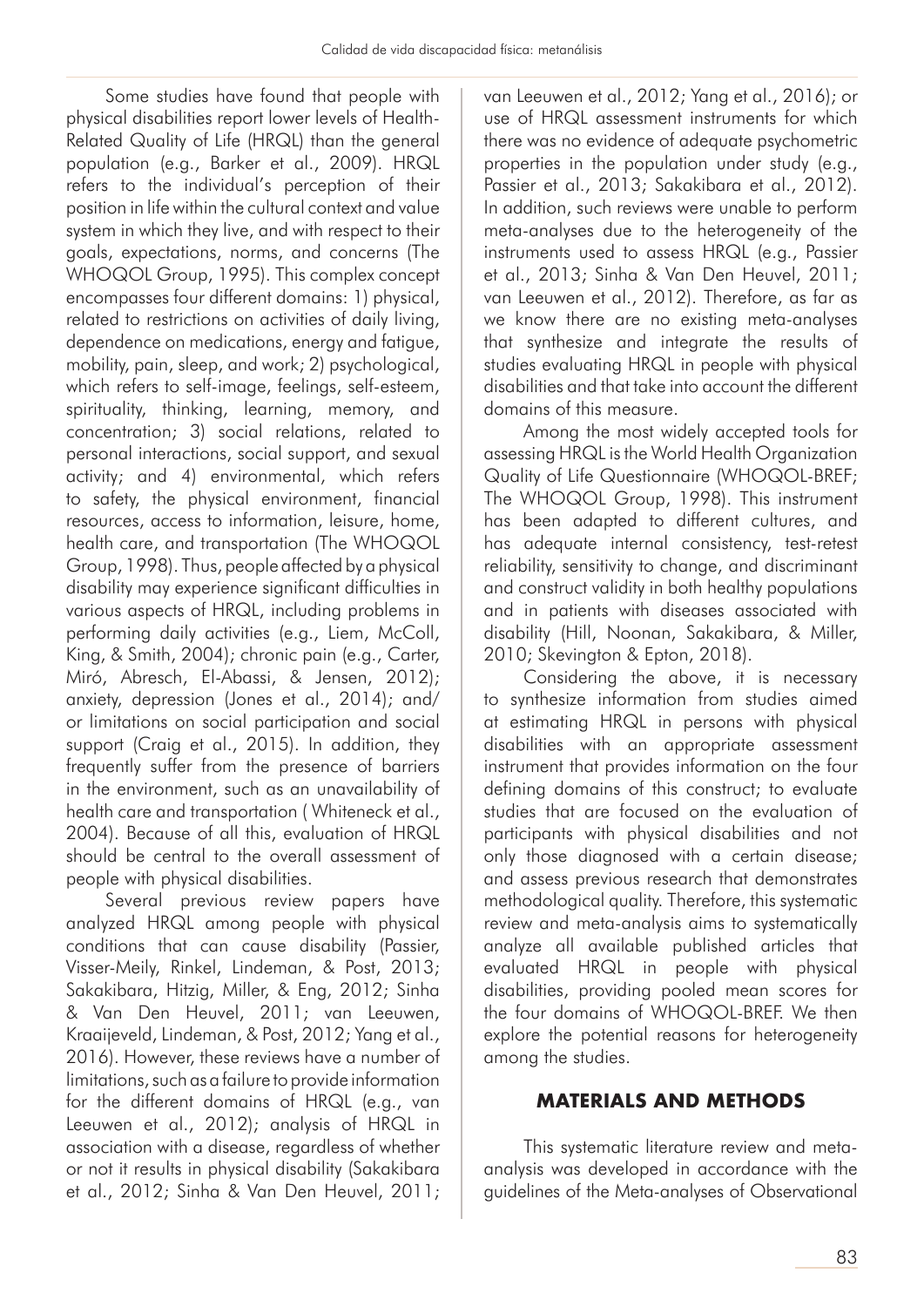Studies in Epidemiology-Checklist (MOOSE; Stroup et al., 2000). The protocol for this review was registered in the International Prospective Registry of Systematic Reviews (PROSPERO) (CRD42018108649).

## •SEARCH STRATEGY

Studies published through February 2020 were obtained from a systematic search of the literature in the Medline, PsycINFO, CINAHL, and The Cochrane Library databases. The search terms used were ("quality of life" OR "health related quality of life" OR QOL OR HRQL) AND ("physical disabilit\*" OR disabilit\* OR "disabled") AND (WHOQOL-BREF) AND (cross-sectional OR cohort). Studies in both Spanish and English were included. Additional studies identified through manual searches, follow-up of references cited in other studies, and relevant previous bibliographic reviews were also included.

#### •STUDY SELECTION PROCEDURE

After eliminating duplicates, the titles, abstracts, and keywords of the identified studies were examined to determine their relevance. Full texts of the articles considered relevant were obtained, and two independent reviewers assessed whether they met the inclusion or exclusion criteria. Any disagreement was discussed at a consensus meeting. If no consensus was reached, a third independent reviewer made the decision. The steps in the selection process are described in a PRISMA flowchart (Figure 1).

The selected studies met the following inclusion criteria: (a) use of a cross-sectional or cohort design; (b) aimed at assessing HRQL in adults with physical disabilities; (c) presence of physical disability was determined through appropriate diagnostic criteria; and (c) data for the four WHOQOL-BREF domains was provided, presented as means (*M*) and standard deviations (*SD*) or standard error of the means (*SEM*).

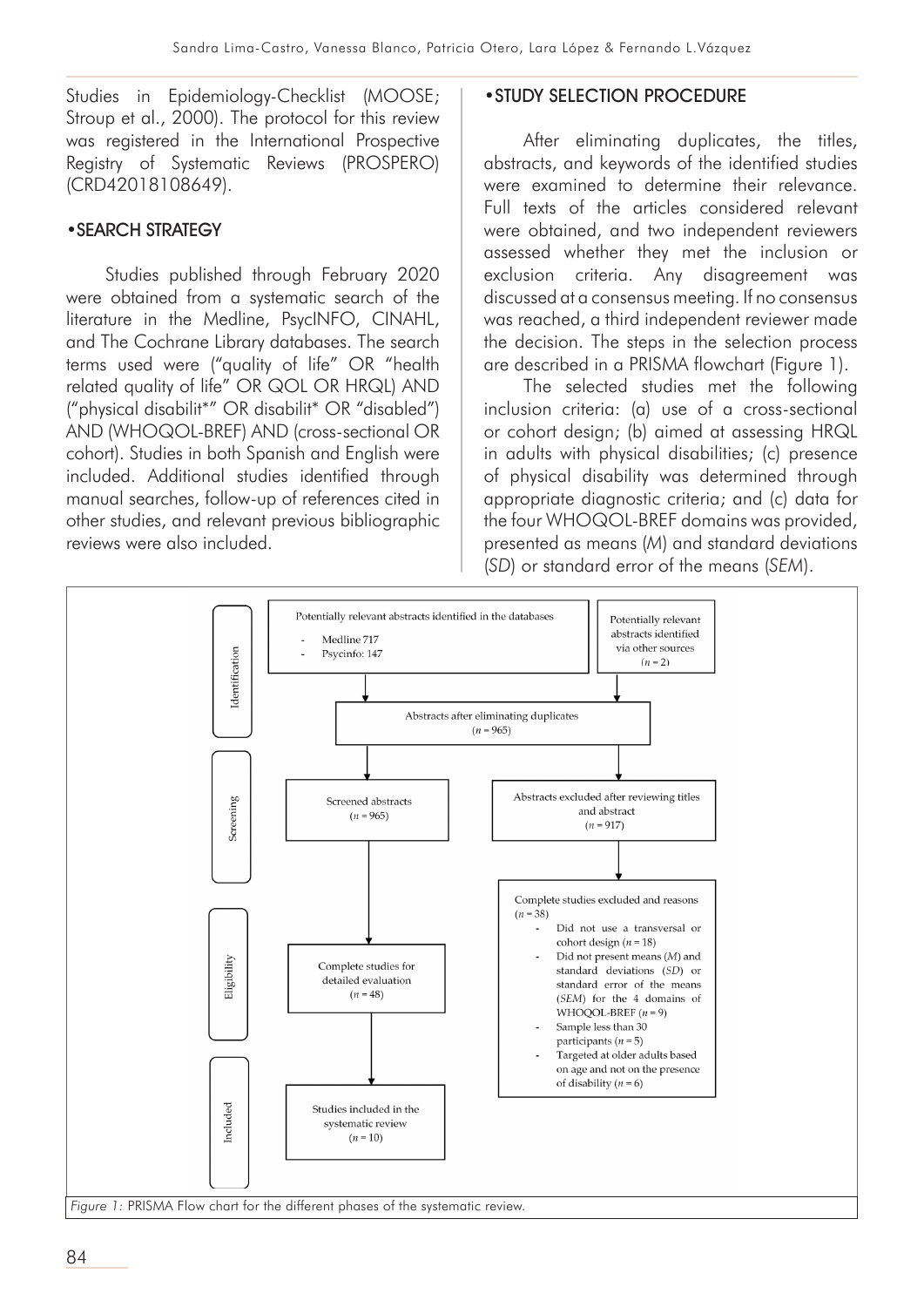Studies meeting the following criteria were excluded: (a) sample size of  $<$  30 subjects; (b) aimed at older adults based on age and not on the presence of disability; (c) study objective was to evaluate the psychometric properties of HRQL or disability assessment scales; and (d) designed to evaluate interventions aimed at improving HRQL in people with disabilities.

#### •DATA EXTRACTION (SELECTION AND CODING)

The data from the selected articles were extracted independently by two evaluators using a standardized data extraction protocol, then coded according to a manual, as suggested by the guidelines of the MOOSE (Stroup et al., 2000).

The information extracted from the selected studies included the study identification; participant characteristics (number, age, percentage of women, study region [the Americas, Europe, Asia, Africa]), health problems causing physical disability (spinal cord injury, stroke, multiple sclerosis, Parkinson's, chronic low back pain, adhesive capsulitis, nervous system diseases, musculoskeletal system and connective tissue diseases), recruitment scope (health care setting, community, or mixed [hospital-association]); methodological characteristics (design [transversal or cohort], sample size estimated, random selection of the sample, recruitment method [from the health care sector, through organizational databases, or through medical records, and contact with associations], inclusion and exclusion criteria [reported/not], response rate [reported/not], ethical approval [reported/not], informed consent [reported/not], disability assessment instrument [used/not]); risk of biases, and the mean scores and standard deviations for the four domains of the WHOQOL-BREF. The authors were contacted for additional data if incomplete data were detected.

In no less than one week after the initial coding, each evaluator recoded 50% of their own previously coded studies for intraevaluator consistency and 50% of the previously coded studies by the other evaluator for interevaluator consistency. The fidelity of coding for the categorical variables was evaluated

via true Kappa (¯κ), using the categorical content analysis technique and the statistical solution of Fariña, Arce, and Novo (2002). If the coding was the same between evaluators or within evaluators, agreement was coded as 1. If one evaluator recorded one category and the other recorded a different one, or if the same evaluator recorded one category at the first coding and did not record it at the subsequent coding, it was coded as 1. If both evaluators, or the same evaluator at both points in time, coded within the same category but in a different way, disagreement was coded as 2. The intra- and inter-evaluator agreement for all categories was exact ( $\kappa = 1$ ). Also, one of the evaluators had a high degree of agreement (concordance) with the other evaluators in the categorical analysis for a previous metaanalysis (Vázquez et al. (2018), indicating a high degree of inter-contextual consistency. These findings demonstrate a high degree of fidelity in the coding (Monteiro, Vázquez, Seijo, & Arce, 2018).

## •EVALUATION OF RISK OF BIAS (METHODOLOGICAL QUALITY)

Two researchers independently assessed the risk of bias in each study using the RTI Item Bank tool (Viswanathan, Berkman, Dryden, & Hartling, 2013). This tool provides a list of 13 questions to evaluate confounding factors or the risk of bias in observational studies, providing instructions on which items to use based on the characteristics of the studies to be evaluated. Four were selected for this work, aimed at assessing execution bias (question 2); information bias (question 6); global credibility (question 11); and selection bias (question 13).

A score was assigned depending on the number of items completed for each study, which were classified into: low methodological quality/high risk of bias (0 to .40); moderate methodological quality/moderate risk of bias (.41 to .70); or high methodological quality/ low risk of bias (.71 to 1.0), multiplying the values by 100. The cut-off scores were based on previous review and meta-analysis studies, following the criteria of Deeks et al. (2003).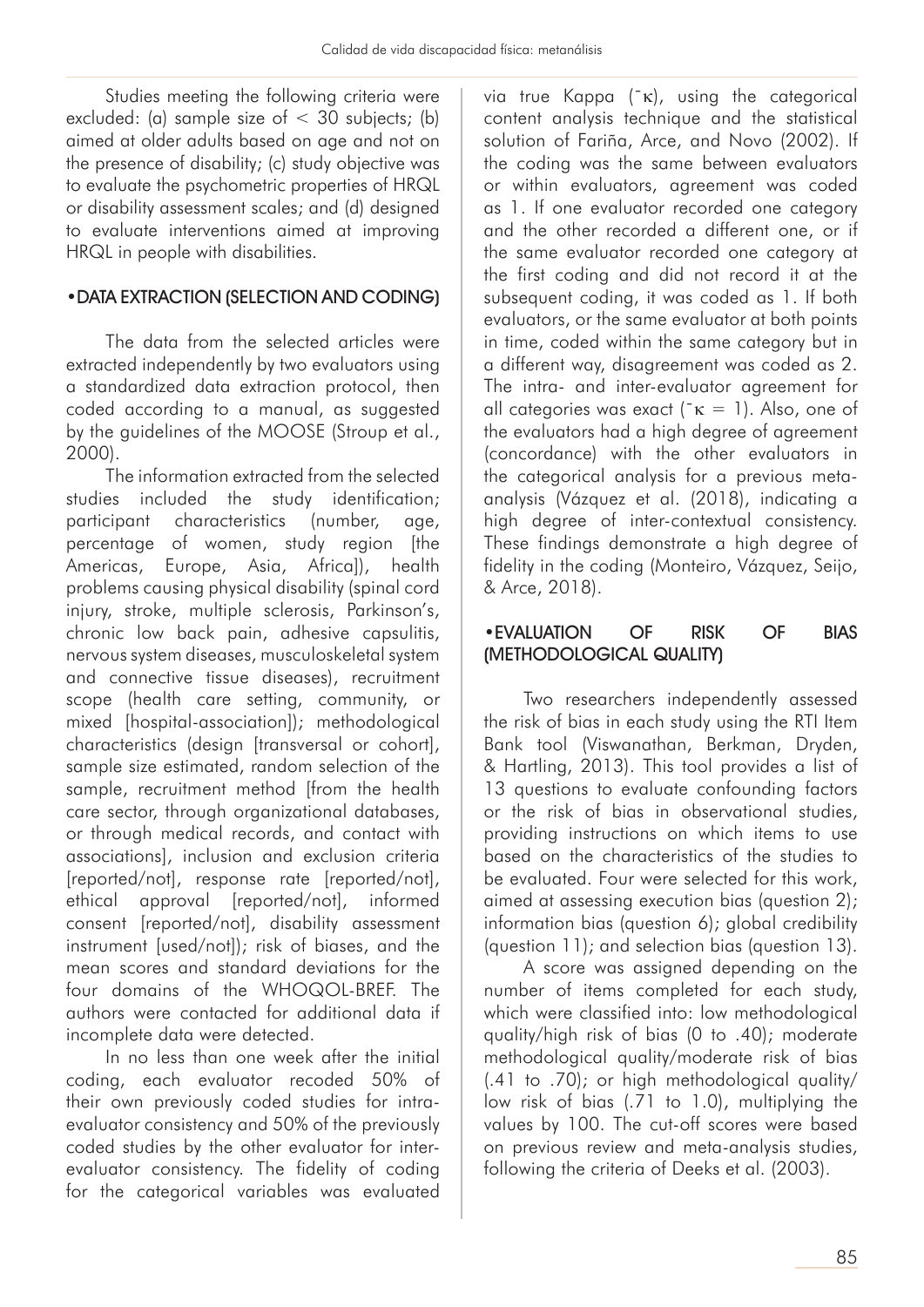#### •STRATEGY FOR DATA SYNTHESIS

The pooled mean scores for the four domains of the WHOQOL-BREF were estimated, with their 95% confidence intervals (CI), using the inverse-variance method. For those studies that did not provide the WHOQOL-BREF scores in a 0-100 format, the scores were transformed according to its protocol.

The  $I^2$  test was used to evaluate the heterogeneity between the studies, using a fixedeffects model if there was no heterogeneity (*I* 2 < 50%) or a random-effects model if there was heterogeneity ( $l^2 > 50\%$ ).

The Egger test was used to investigate the presence of publication bias, with *p* < .05 being considered statistically significant. Subgroup analyses were performed when heterogeneity was detected. All statistical analyses were performed using Comprehensive Meta-analysis Version 2.0 software (Borenstein, Hedges, Higgins, & Rothstein, 2005).

To determine the statistical significance between the pooled mean scores of the WHOQOL-BREF domains as well as the

moderation analyses, an analysis was conducted to examine overlaps between each of the scores and the confidence intervals for the means, according to the procedure described by Redondo, Fariña, Seijo, Novo, and Arce (2019).

#### •SUBGROUP ANALYSIS

To analyze variance in the moderating variables in relation to the four domains of the WHOQOL-BREF, meta-ANOVAs were used for the categorical variables, and meta-regressions for the quantitative variables, using the IBM® SPSS® (Version 21.0) statistical software.

#### **RESULTS**

#### •SELECTION OF STUDIES

After eliminating duplicates, 965 articles were identified. Of these, the full texts of 48 articles were evaluated for inclusion (Figure 1). Additional data were requested from the authors of 8 studies and were received for 2 of them (Choi et al., 2013; Estrella Castillo & Gomez-de-Regil, 2016).

| Table 1<br>Main characteristics of the articles included |                                                                                                                                                         |                           |        |                                                                         |  |  |
|----------------------------------------------------------|---------------------------------------------------------------------------------------------------------------------------------------------------------|---------------------------|--------|-------------------------------------------------------------------------|--|--|
| <b>Reference Country</b>                                 | Objective                                                                                                                                               | Sample<br>(N, %<br>women) | Design | Health problem<br>causing physical<br>disability                        |  |  |
| Badenhorst et al. (2018)<br>South Africa                 | Investigate the HRQL and factors associated among people with SCI.                                                                                      | $N = 90$<br>0%            | X      | SCI                                                                     |  |  |
| Chang et al. (2012)<br>Taiwan                            | Identify the factors that influence the individual's QL after SCI.                                                                                      | $N = 341$<br>58.0%        | X      | SCI                                                                     |  |  |
| Choi et al. (2013)<br>South Korea                        | Investigate associations of emotional incontinence after stroke with<br>psychiatric symptoms and HRQL.                                                  | $N = 423$<br>41.9%        | X      | Recent stroke                                                           |  |  |
| Dajpratham and<br>Kongkasuwan (2011)<br>Thailand         | Assess the QL of patients with traumatic SCI and identify factors related<br>to good levels of QL.                                                      | $N = 67$<br>26.9%         | X      | SCI                                                                     |  |  |
| Estrella-Castillo and<br>Gomez-de-Regil (2016)<br>Mexico | Evaluate the QL of patients with neuromusculoskeletal and movement-<br>related functional disabilities. Analyze the effect of the medical<br>condition. | $N = 330$<br>62.4%        | X      | Neuromusculoskeletal<br>and movement-related<br>functional disabilities |  |  |
| Jeong et al. (2012)<br>South Korea                       | Investigate the determinants of QL during the acute phase after a<br>stroke.                                                                            | $N = 422$<br>42.2%        | C      | Ischemic stroke                                                         |  |  |
| Lucas-Carrasco et al.<br>$(2011)$ - Spain                | Examine QL in people with neurodegenerative disorders (ND).                                                                                             | $N = 149$<br>50.3%        | X      | ND (multiple sclerosis<br>and Parkinson's)                              |  |  |
| Phillips et al.<br>$(2009)$ - Scotland                   | Investigate the role of attention deficit and emotion regulation in<br>predicting HRQL in patients with multiple sclerosis.                             | $N = 86$<br>63.0%         | X      | Multiple sclerosis                                                      |  |  |
| Rassi-Fernandes et al.<br>(2015) Brazil                  | Determine the correlation between functional disability and QL of<br>patients with adhesive capsulitis.                                                 | $N = 43$<br>53.5%         | C      | Adhesive capsulitis                                                     |  |  |
| Stefane et al. (2013)<br><b>Brazil</b>                   | Evaluate pain perception, disability and HRQL in patients with chronic<br>low back pain.                                                                | $N = 97$<br>69.1%         | X      | Chronic low back<br>pain                                                |  |  |
|                                                          | Note: $X = Cross-sectional; C = cohort; SC = Spinal Cord Injury$                                                                                        |                           |        |                                                                         |  |  |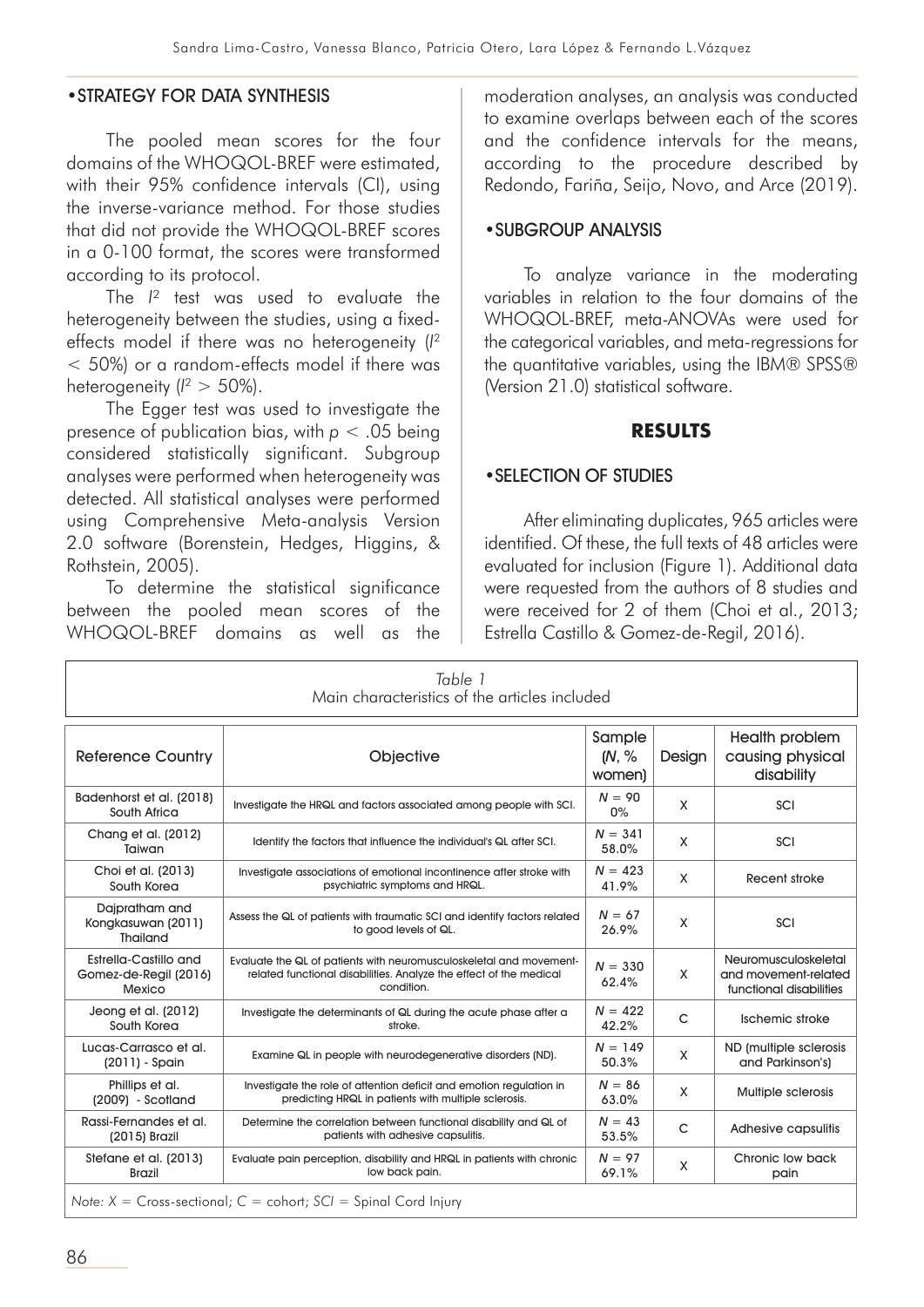The inclusion and exclusion criteria eliminated 38 articles: 18 due to the type of design; 9 that presented no means (*M*) and standard deviations (*SD*) or standard error of the means (*SEM*) for the 4 domains of the WHOQOL-BREF; 6 that were aimed at older adults based on age and not on the presence of a disability; and 5 with sample sizes < 30 participants. In the end, 10 studies were included, whose main characteristics are presented in Table 1.

## •DESCRIPTIVE CHARACTERISTICS OF THE INCLUDED STUDIES

The 10 studies included 2,048 participants with physical disabilities, with an average sample size of  $235.4$  participants  $(SD = 178.8)$ . The sample sizes ranged from 43 (Rassi-Fernandes, 2015) to 423 (Choi et al., 2013). The mean age of the participants was  $51.2$  ( $SD = 10.0$ ) years, ranging from 36.5 (Dajpratham & Kongkasuwan, 2011) to 64.5 years old (Choi et al., 2013; Jeong et al., 2012). The average percentage of women was 50.9%, ranging from 0% (Badenhorst, Brown, Lambert, Mechelen, & Verhagen, 2018) to 69.1% (Stefane, Munari dos Santos, Marinovic y Hortense, 2013).

Of the studies included in the review, 40% were conducted in Asia (Chang, Wang, Jang, & Wang, 2012; Choi et al., 2013; Dajpratham & Kongkasuwan, 2011; Jeong et al., 2012), 30% in the Americas (Estrella-Castillo & Gómez-de-Regil, 2016; Rassi-Fernandes, 2015; Stefane et al., 2013;), 20% in Europe (Lucas-Carrasco et al., 2011; Phillips et al., 2009) and 10% in Africa (Badenhorst et al., 2018).

In relation to the health problems causing the physical disability, 30% of the studies examined spinal cord injuries (Badenhorst et al., 2018; Chang et al., 2012; Dajpratham & Kongkasuwan, 2011); 20% stroke (Choi et al., 2013; Jeong et al., 2012); 10% multiple sclerosis (Phillips et al., 2009); 10% adhesive capsulitis (Rassi-Fernandes, 2015); 10% chronic low back pain (Stefane et al., 2013); 10% diseases of the nervous system or diseases of the musculoskeletal system and connective tissue (Estrella-Castillo & Gómez-de-Regil, 2016) and 10% multiple sclerosis and Parkinson's disease (Lucas-Carrasco et al., 2011).

Regarding the area in which recruitment was conducted, 70% of the studies recruited participants through health care providers (Choi et al., 2013; Dajpratham & Kongkasuwan, 2011; Estrella-Castillo & Gómez-de-Regil, 2016; Jeong et al., 2012; Lucas-Carrasco et al., 2011; Rassi-Fernandes, 2015; Stefane et al., 2013); 20% at the community level (Badenhorst et al., 2018; Phillips et al., 2009); and 10% through both avenues (Chang et al., 2012).

## •METHODOLOGICAL CHARACTERISTICS OF THE STUDIES

A cross-sectional design was used in 80% of the studies (Badenhorst et al., 2018; Chang et al., 2012; Choi et al., 2013; Dajpratham & Kongkasuwan, 2011; Estrella-Castillo & Gómezde-Regil, 2016; Lucas-Carrasco et al., 2011; Phillips et al., 2009; Stefane et al., 2013) while 20% used a cohort design (Jeong et al., 2012; Rassi-Fernandes, 2015).

None of the studies estimated the needed sample size nor selected the sample randomly. In 70% of the cases, participants were recruited by professionals in the health care field (Choi et al., 2013; Dajpratham & Kongkasuwan, 2011; Estrella-Castillo & Gómez-de-Regil, 2016; Jeong et al., 2012; Lucas-Carrasco et al., 2011; Rassi-Fernandes, 2015; Stefane et al., 2013); in 20% they were recruited through databases of official organizations that serve people with disabilities (Badenhorst et al., 2018; Phillips et al., 2009) and in 10% potential participants were members of an association and drawn from the medical records of a hospital (Chang et al., 2012).

All the studies established clear inclusion criteria and 80% of the studies specified exclusion criteria (Badenhorst et al., 2018; Choi et al., 2013; Dajpratham & Kongkasuwan, 2011; Estrella-Castillo & Gómez-de-Regil, 2016; Jeong et al., 2012; Lucas-Carrasco et al., 2011; Rassi-Fernandes, 2015; Stefane et al., 2013), while 20% did not explicitly state them (Chang et al., 2012; Phillips et al., 2009).

The percentage of people who agreed to participate was calculated based on the data provided. In 60% of the studies it was possible to calculate the response rate (Badenhorst et al., 2018; Chang et al., 2012; Choi et al., 2013;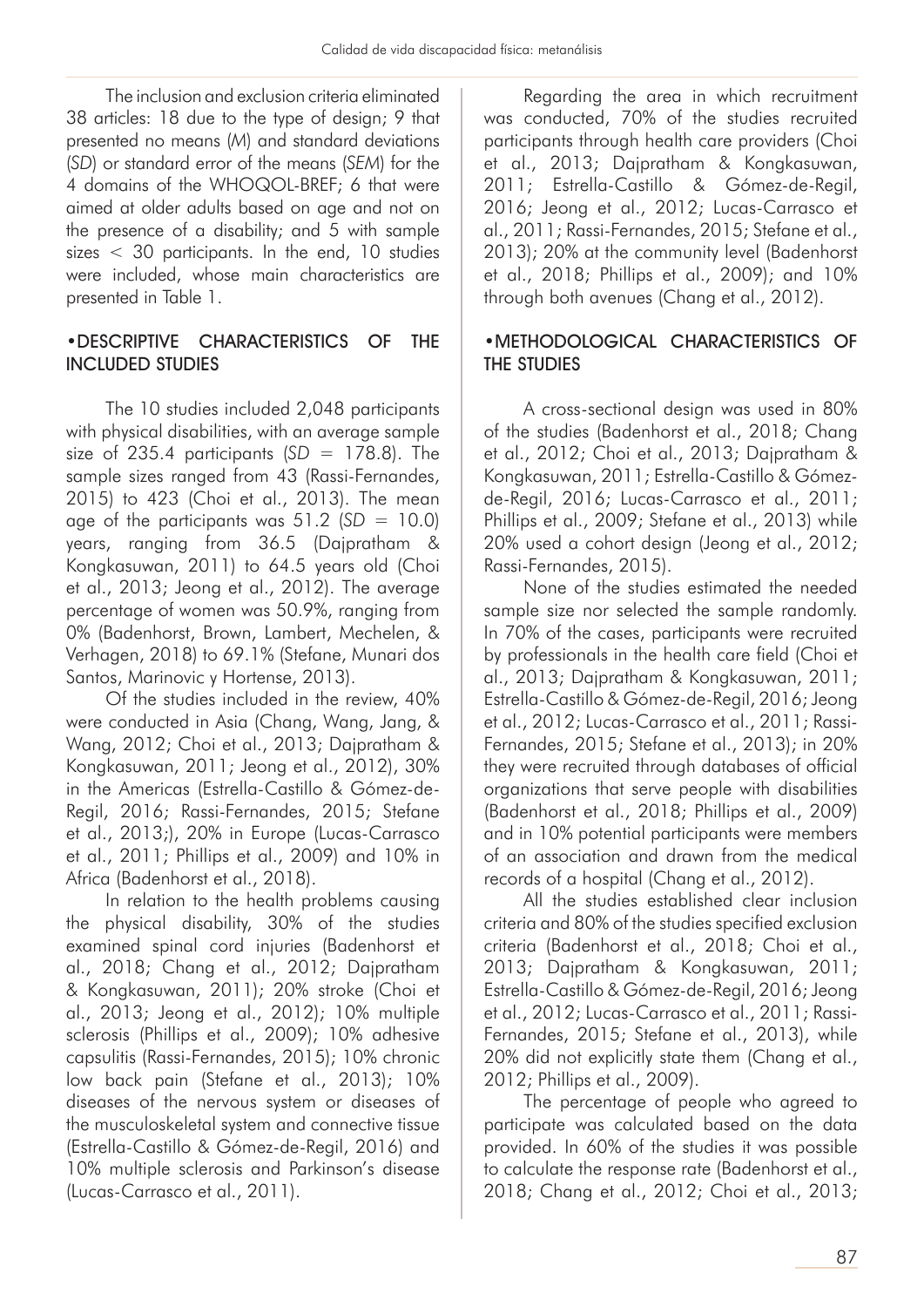Estrella-Castillo & Gómez-de-Regil, 2016; Jeong et al., 2012; Phillips et al., 2009), but 40% did not provide this data (Dajpratham & Kongkasuwan, 2011; Lucas-Carrasco et al., 2011; Rassi-Fernandes, 2015; Stefane et al., 2013). The response rate varied between 52% (Phillips et al., 2009) and 95% (Jeong et al., 2012).

Ninety percent of the studies reported obtaining ethical approval and informed consent (Badenhorst et al., 2018; Chang et al., 2012; Choi et al., 2013; Dajpratham & Kongkasuwan, 2011; Estrella-Castillo & Gómez-de-Regil, 2016; Jeong et al., 2012; Lucas-Carrasco et al., 2011; Phillips et al., 2009; Rassi-Fernandes, 2015) while 10% did not report on this aspect (Stefane et al., 2013). Finally, 90% of the studies used instruments to assess disability (Badenhorst et al., 2018; Chang et al., 2012; Choi et al., 2013; Rassi-Fernandes, 2015; Dajpratham & Kongkasuwan, 2011; Jeong et al., 2012; Lucas-Carrasco et al., 2011; Phillips et al., 2009; Stefane et al., 2013), while 10% used other appropriate diagnostic criteria (Estrella-Castillo & Gómez-de-Regil, 2016).

#### •QUALITY ASSESSMENT AND RISK OF BIAS

The score for the studies on the RTI (Viswanathan et al., 2013) ranged from 4/4 (low risk of bias on all items: Badenhorst et al., 2018; Choi et al., 2013; Daijpratham et al., 2011; Jeong et al., 2012; Stefane et al. 2013) to 3/4 (low risk of bias on 3/4 items evaluated: Chang et al., 2012; Estrella-Castillo & Gomez-de-Regil, 2016; Lucas-Carrasco et al., 2011; Phillips et al., 2009; Rassi-Fernandes, 2015). The risk of bias assessment for each of the studies is shown in Table 2.

## •GLOBAL HEALTH-RELATED QUALITY OF LIFE

Figure 2 shows the mean scores for each study, the pooled means for the four domains of the WHOQOL-BREF, the 95% confidence intervals (CI), and the results of the I² test for each domain. The pooled mean scores for the physical domain were 49.5,

| Table 1<br>Main characteristics of the articles included    |                          |                            |                       |                          |       |       |                 |  |
|-------------------------------------------------------------|--------------------------|----------------------------|-----------------------|--------------------------|-------|-------|-----------------|--|
| Reference<br>Country                                        | Execution<br><b>Bias</b> | Information<br><b>Bias</b> | Global<br>credibility | Selection<br><b>Bias</b> | Total | Score | <b>Decision</b> |  |
| Badenhorst et al.<br>(2018)                                 | <b>No</b>                | <b>No</b>                  | <b>No</b>             | <b>No</b>                | 4/4   | 100   | LRB             |  |
| Chang et al. (2012)                                         | Yes                      | <b>No</b>                  | <b>No</b>             | <b>No</b>                | 3/4   | 75    | LRB             |  |
| Choi et al. (2013)                                          | <b>No</b>                | <b>No</b>                  | <b>No</b>             | <b>No</b>                | 4/4   | 100   | LRB             |  |
| Daijpratham et al.<br>(2011)                                | <b>No</b>                | <b>No</b>                  | <b>No</b>             | <b>No</b>                | 4/4   | 100   | LRB             |  |
| <b>Estrella-Castillo &amp;</b><br>Gomez-de-Regil<br>(2016)  | <b>No</b>                | <b>No</b>                  | <b>No</b>             | Yes                      | 3/4   | 75    | LRB             |  |
| Jeong et al. (2012)                                         | <b>No</b>                | <b>No</b>                  | <b>No</b>             | <b>No</b>                | 4/4   | 100   | LRB             |  |
| Lucas-Carrasco et<br>al. (2010)                             | <b>No</b>                | <b>No</b>                  | No                    | Yes                      | 3/4   | 75    | LRB             |  |
| Phillips et al. (2009)                                      | <b>No</b>                | <b>No</b>                  | <b>No</b>             | Yes                      | 3/4   | 100   | LRB             |  |
| Rassi-Fernandes<br>(2015)                                   | <b>No</b>                | <b>No</b>                  | <b>No</b>             | Yes                      | 3/4   | 75    | LRB             |  |
| Stefane et al. (2013)                                       | <b>No</b>                | <b>No</b>                  | <b>No</b>             | <b>No</b>                | 4/4   | 100   | LRB             |  |
| Nata: IDD - High mathagla lanigal quality/law sial, af biga |                          |                            |                       |                          |       |       |                 |  |

*Note*: *LRB*= High methodological quality/low risk of bias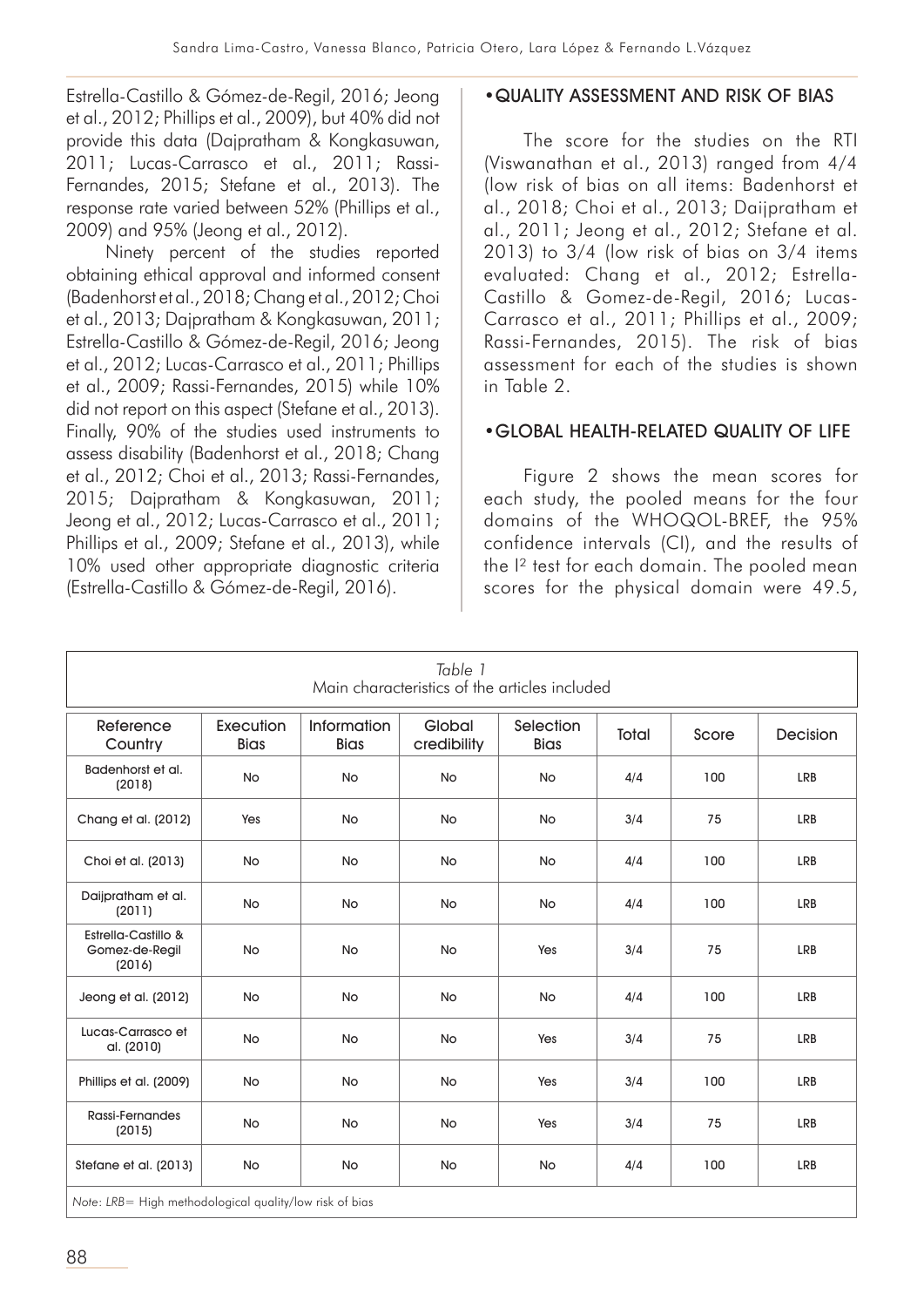for the psychological domain 57.7, for the social relations domain 58.2, and for the environmental domain 55.5.

Comparatively, significant differences were found between the physical domain score and the rest of the domains (i.e., CIs overlapped for all domains except for the physical domain).

## •RESULTS OF THE SUBGROUP ANALYSIS

Considering the heterogeneity among the included studies ( $l^2$  > 90%), the question of whether the pooled mean scores for the four domains of the WHOQOL-BREF varied as a function of potential moderating variables was explored. Table 3 presents the results of the analysis of variance for the moderating variables. For each of the HRQL domains, it was found that study region; health problem

causing disability; recruitment scope; study design; recruitment method; reporting of exclusion criteria, response rate, ethical approval, and informed consent; and use of a disability assessment instrument acted as moderating variables.

*PHYSICAL DOMAIN*. Better scores were found if the study region was Africa, the disability was due to musculoskeletal disease, the recruitment scope was community, the design was cross-sectional, participants were contacted through a database, exclusion criteria and response rate were reported, ethics approval and informed consent were obtained, and disability was assessed through other appropriate diagnostic criteria (*p* < .05).

| Physical Domain<br>Study Authors       | Mean   | Lower  | Upper  |                | % weighting |
|----------------------------------------|--------|--------|--------|----------------|-------------|
|                                        |        | Bound  | Bound  |                |             |
| Badenhorst et al. (2018)               | 66.900 | 63.491 | 70.309 |                | 8.09        |
| Chang et al. (2012)                    | 48.440 | 47.152 | 49.726 |                | 8.76        |
| Choi et al. (2013)                     | 47.461 | 45.941 | 48.981 |                | 8.72        |
| Dajpratham and                         | 46.040 | 43.791 | 48.289 |                | 8.52        |
| Kongkasuwan (2011)                     |        |        |        |                |             |
| Estrella-Castillo and                  | 57.780 | 56.657 | 58.903 |                | 8.79        |
| Gómez-de-Regil (2015) a                |        |        |        |                |             |
| Estrella-Castillo and                  | 48.970 | 46.630 | 51.310 |                | 8.49        |
| Gómez-de-Regil (2015) b                |        |        |        |                |             |
| Jeong et al. (2012)                    | 47.500 | 45.903 | 49.017 |                | 8.72        |
| Lucas-Carrasco et al.                  | 47.600 | 45.006 | 50.194 |                | 8.41        |
| $(2011)$ a                             |        |        |        |                |             |
| Lucas-Carrasco et al.                  | 46.400 | 43.876 | 48.924 |                | 8.43        |
| (2011) b                               |        |        |        |                |             |
| Phillips et al. (2009)                 | 46.400 | 43.905 | 48.895 |                | 8.44        |
| Rassi-Femandes et al.                  | 45.340 | 39.437 | 51.243 |                | 6.87        |
| (2015)<br>Stefane et al. (2013)        | 44.100 | 39.921 | 48.279 |                | 7.74        |
| Grouped                                | 49.465 | 46.221 | 52.708 |                |             |
| Heterogeneity $(I^2)$                  |        | 96.80  |        | 35.00<br>70.00 |             |
| Psychological Domain                   |        |        |        |                |             |
| Badenhorst et al. (2018)               | 75.600 | 72.212 | 78.988 |                | 8.19        |
| Chang et al. (2012)                    | 46.940 | 45.600 | 48.280 |                | 8.55        |
| Choi et al. (2013)                     | 50.770 | 49.184 | 52.356 |                | 8.52        |
| Dajpratham<br>and                      | 65.520 | 62.773 | 68.267 |                | 8.33        |
| Kongkasuwan (2011)                     |        |        |        |                |             |
| Estrella-Castillo<br>and               | 62.150 | 60.607 | 63.633 |                | 8.53        |
| Gómez-de-Regil (2015) a                |        |        |        |                |             |
| Estrella-Castillo<br>and               | 59.450 | 57.135 | 61.747 |                | 8.42        |
| Gómez-de-Regil (2015) b                |        |        |        |                |             |
| Jeong et al. (2012)                    | 50.800 | 49.216 | 52.384 |                | 8.52        |
| Lucas-Carrasco<br>et<br>al.            | 53.000 | 50.011 | 55.989 |                | 8.28        |
| $(2011)$ a                             |        |        |        |                |             |
| Lucas-Carrasco<br>đ<br>al.<br>(2011) b | 51.800 | 49.188 | 54.412 |                | 8.36        |
| Phillips et al. (2009)                 | 51.800 | 49.219 | 54.381 |                | 8.37        |
| Rassi-Femandes et<br>al.               | 63.950 | 59.069 | 68.831 |                | 7.77        |
| (2015)                                 |        |        |        |                |             |
| Stefane et al. (2013)                  | 61.400 | 57.818 | 64.982 |                | 8.14        |
| Grouped                                | 57.654 | 53.326 | 61.982 |                |             |
| Heterogeneity $(I^2)$                  |        | 97.91  |        | 35.00<br>70.00 |             |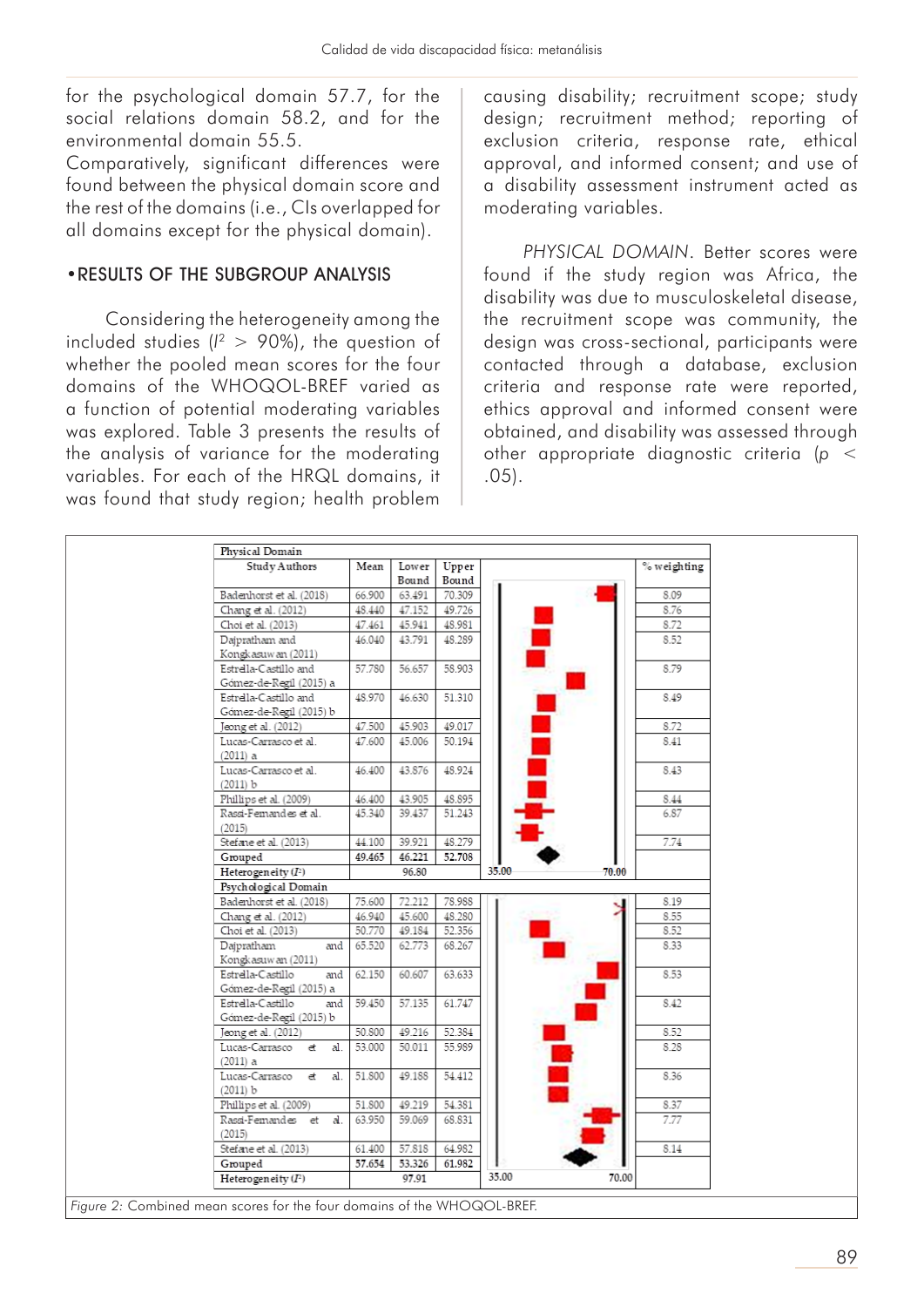| Study authors                                     | Mean   | Lower  | Upper  |                | $\frac{1}{2}$ |
|---------------------------------------------------|--------|--------|--------|----------------|---------------|
|                                                   |        | Bound  | Bound  |                | weighting     |
| Badenhorst et al. (2018)                          | 66.600 | 61.827 | 70.173 |                | 7.97          |
| Chang et al. (2012)                               | 50.000 | 48.771 | 51.229 |                | 8.75          |
| Choi et al. (2013)                                | 54.186 | 53.062 | 55.310 |                | 8.76          |
| Dajpratham and Kongkasuwan<br>(2011)              | 52.340 | 49.804 | 54.876 |                | 8.49          |
| Estrella-Castillo and Gómez-de-<br>Regil (2015) a | 71.800 | 69.664 | 73.956 |                | 8.58          |
| Estrella-Castillo and Gómez-de-<br>Regil (2015)b  | 65.880 | 62.219 | 69.541 |                | 8.16          |
| Jeong et al. (2012)                               | 54.200 | 53.074 | 55.326 |                | 8.76          |
| Lucas-Carrasco et al. (2011) a                    | 50.000 | 46.759 | 53.241 |                | 8.29          |
| Lucas-Carrasco et al. (2011) b                    | 51.200 | 47.969 | 54.431 |                | 8.29          |
| Phillips et al. (2009)                            | 51.800 | 49.219 | 54.381 |                | <b>S.4S</b>   |
| Rassi-Fernandes et al. (2015)                     | 68 210 | 62.453 | 73.967 |                | 7.33          |
| Stefane et al. (2013)                             | 65.600 | 61.879 | 69.321 |                | 8.13          |
| Grouped                                           | 58.232 | 54.442 | 62.021 |                |               |
| Heterogeneity $(I^2)$                             |        | 97.48  |        | 35.00<br>70.00 |               |
| <b>Environmental Domain</b>                       |        |        |        |                |               |
| Badenhorst et al. (2018)                          | 68.400 | 64.495 | 72.305 |                | 7.88          |
| Chang et al. (2012)                               | 48.740 | 47.621 | 49.859 |                | <b>S.68</b>   |
| Choi et al. (2013)                                | 46.149 | 44.847 | 47.451 |                | 8.65          |
| Dajpratham and Kongkasuwan<br>(2011)              | 56.700 | 54.142 | 59.258 |                | 8.36          |
| Estrella-Castillo and Gómez-de-<br>Regil (2015) a | 57.550 | 56.042 | 59.058 |                | 8.62          |
| Estrella-Castillo and Gómez-de-<br>Regil (2015) b | 54.610 | 52.211 | 57.009 |                | 8.40          |
| Jeong et al. (2012)                               | 46.100 | 44.793 | 47.407 |                | 8.65          |
| Lucas-Carrasco et al. (2011) a                    | 58.800 | 56.240 | 61.360 |                | 8.36          |
| Lucas-Carrasco et al. (2011) b                    | 54.200 | 51.553 | 56.847 |                | 8.33          |
| Phillips et al. (2009)                            | 54 200 | 51.584 | 56.816 |                | 8.34          |
| Rassi-Fernandes et al. (2015)                     | 60 240 | 55.571 | 64.909 |                | 7.55          |
| Stefane et al. (2013)                             | 62.000 | 58.915 | 65.085 |                | 8.19          |
|                                                   |        |        |        |                |               |
| Grouped                                           | 55.458 | 52.005 | 58.912 |                |               |

*Figure 2 (Continued):* Combined mean scores for the four domains of the WHOQOL-BREF.

|                     |                        | Table 3<br>Subgroup analysis for the four domains of the WHOQOL-BREF based on descriptive and methodological<br>characteristics of the studies |                                   |                         |  |  |  |
|---------------------|------------------------|------------------------------------------------------------------------------------------------------------------------------------------------|-----------------------------------|-------------------------|--|--|--|
| Subgroups           | <b>Physical Domain</b> | <b>Psychological Domain</b>                                                                                                                    | <b>Social Relations</b><br>Domain | Environmental<br>Domain |  |  |  |
| Geographic Location |                        |                                                                                                                                                |                                   |                         |  |  |  |
| Africa              |                        |                                                                                                                                                |                                   |                         |  |  |  |
| Score               | 66.90                  | 75.60                                                                                                                                          | 66.00                             | 68.40                   |  |  |  |
| 95% CI              | 59.58-74.21            | 66.06-85.13                                                                                                                                    | 60.12-71.88                       | 61.35-75.44             |  |  |  |
| 12%                 |                        | 0.000                                                                                                                                          |                                   |                         |  |  |  |
| <b>SI</b>           |                        |                                                                                                                                                |                                   |                         |  |  |  |
| N                   | 90                     |                                                                                                                                                |                                   |                         |  |  |  |
| Americas            |                        |                                                                                                                                                |                                   |                         |  |  |  |
| Score               | 49.98                  | 61.63                                                                                                                                          | 68.24                             | 58.36                   |  |  |  |
| 95% CI              | 46.31-53.65            | 56.90-66.37                                                                                                                                    | 65.47-71.00                       | 55.08-61.65             |  |  |  |
| $1^{20}$            | 96.48                  | 35.79                                                                                                                                          | 75.90                             | 80.00                   |  |  |  |
| <b>SI</b>           |                        | 4                                                                                                                                              |                                   |                         |  |  |  |
| N                   | 470                    |                                                                                                                                                |                                   |                         |  |  |  |

*Note*: SI = Studies included;  $1\%$  = Heterogeneity  $12\%$ ; N = N participants; All  $p < .05$ .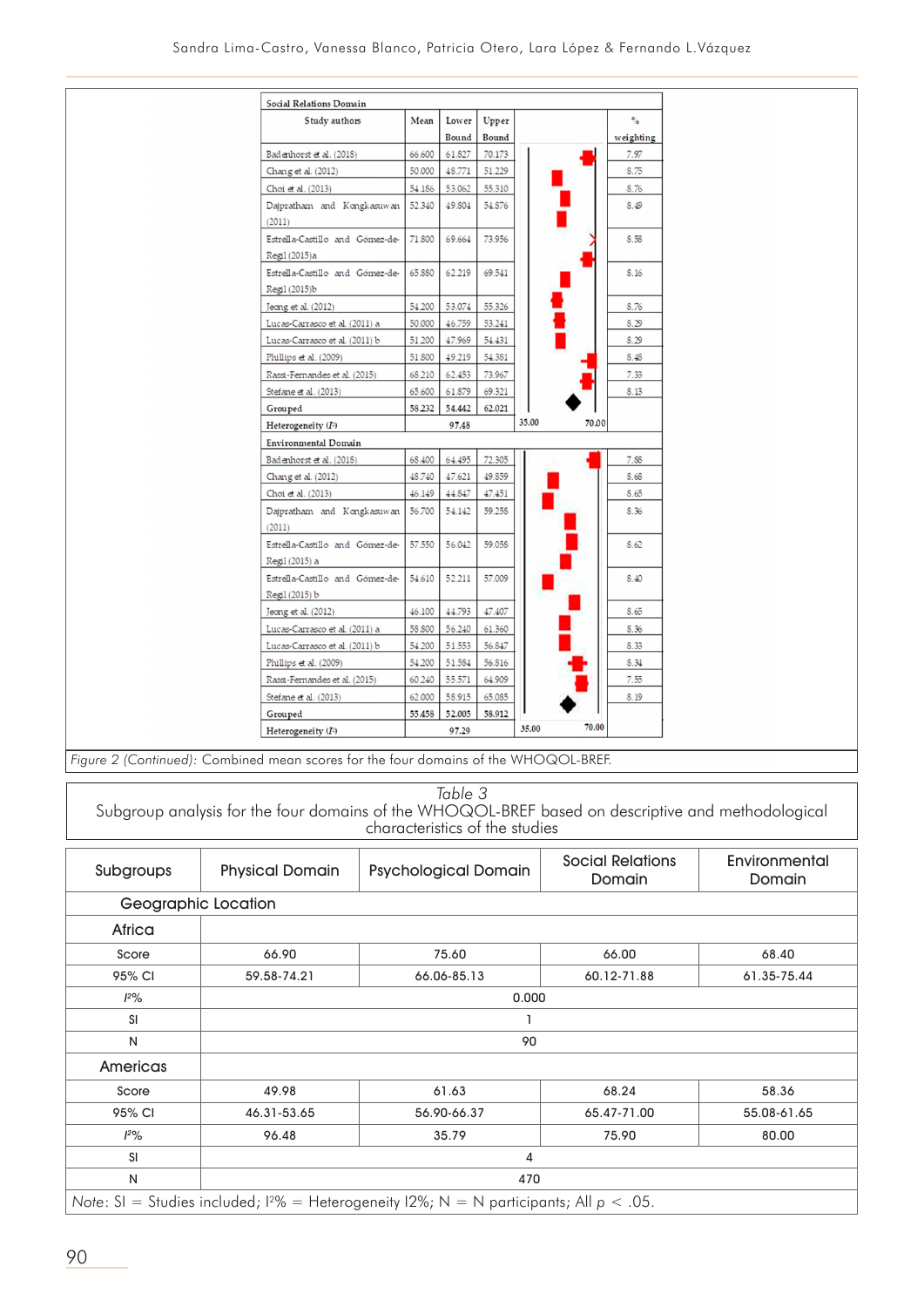*Table 3 (Continued)* Subgroup analysis for the four domains of the WHOQOL-BREF based on descriptive and methodological characteristics of the studies

| Subgroups  | <b>Physical Domain</b>                                  | Psychological<br>Domain | <b>Social Relations</b><br>Domain | Environmental<br>Domain |  |  |  |
|------------|---------------------------------------------------------|-------------------------|-----------------------------------|-------------------------|--|--|--|
| Asia       |                                                         |                         |                                   |                         |  |  |  |
| Score      | 47.38                                                   | 53.31                   | 52.71                             | 49.19                   |  |  |  |
| 95% CI     | 44.04-50.72                                             | 48.76-57.87             | 50.50-54.92                       | 46.15-52.24             |  |  |  |
| $12\%$     | 14.55                                                   | 97.78                   | 90.54                             | 95.15                   |  |  |  |
| SI         |                                                         | 4                       |                                   |                         |  |  |  |
| ${\sf N}$  |                                                         | 1253                    |                                   |                         |  |  |  |
| Europe     |                                                         |                         |                                   |                         |  |  |  |
| Score      | 46.79                                                   | 52.19                   | 51.04                             | 55.74                   |  |  |  |
| 95% CI     | 42.78-50.80                                             | 46.81-57.57             | 48.08-53.99                       | 52.038-59.44            |  |  |  |
| $l^{2}\%$  | 0.000                                                   | 0.000                   | 0.000                             | 75.35                   |  |  |  |
|            | 3                                                       |                         |                                   |                         |  |  |  |
| SI         |                                                         |                         |                                   |                         |  |  |  |
| ${\sf N}$  |                                                         |                         | 235                               |                         |  |  |  |
|            | Health problem or condition causing physical disability |                         |                                   |                         |  |  |  |
| <b>CVA</b> |                                                         |                         |                                   |                         |  |  |  |
| Score      | 47.48                                                   | 50.78                   | 54.19                             | 46.12                   |  |  |  |
| 95% CI     | 40.12-54.83                                             | 37.23-64.33             | 49.71-58.67                       | 39.07-53.17             |  |  |  |
| $12\%$     |                                                         |                         | 0.000                             |                         |  |  |  |
| SI         |                                                         |                         | 2                                 |                         |  |  |  |
| N          |                                                         |                         | 845                               |                         |  |  |  |
| AC         |                                                         |                         |                                   |                         |  |  |  |
| Score      | 45.34                                                   | 63.95                   | 68.21                             | 60.24                   |  |  |  |
| 95% CI     | 33.47-57.20                                             | 44.23-83.66             | 59.72-76.69                       | 49.31-71.16             |  |  |  |
| $l^{2}\%$  |                                                         |                         | 0.000                             |                         |  |  |  |
| SI         |                                                         |                         | 1                                 |                         |  |  |  |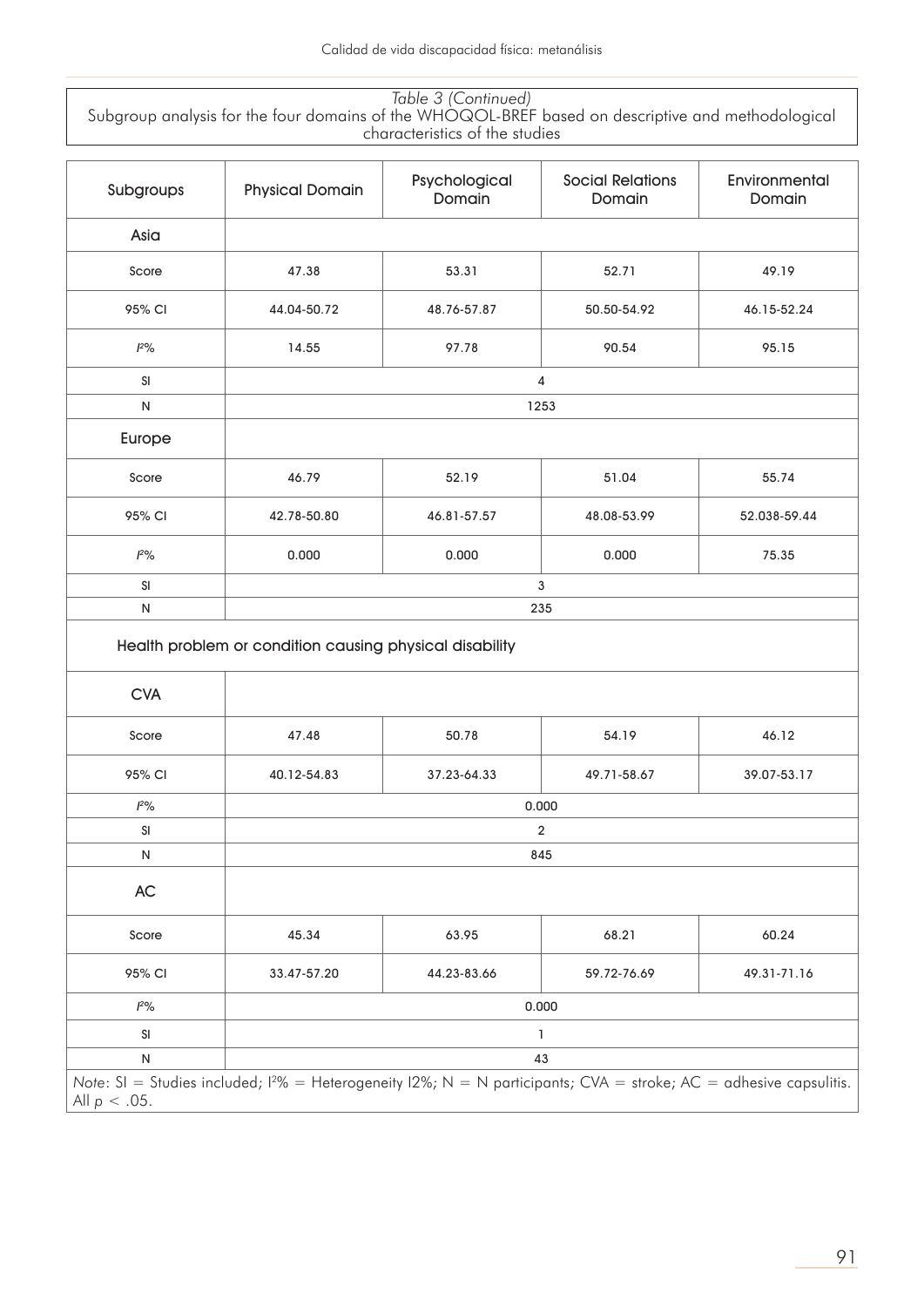|               | Subgroup analysis for the four domains of the WHOQOL-BREF based on descriptive and methodological | Table 3 (Continued)<br>characteristics of the studies |                                   |                         |  |  |  |
|---------------|---------------------------------------------------------------------------------------------------|-------------------------------------------------------|-----------------------------------|-------------------------|--|--|--|
| Subgroups     | <b>Physical Domain</b>                                                                            | Psychological<br>Domain                               | <b>Social Relations</b><br>Domain | Environmental<br>Domain |  |  |  |
| <b>CLBP</b>   |                                                                                                   |                                                       |                                   |                         |  |  |  |
| Score         | 44.100                                                                                            | 61.44                                                 | 65.60                             | 62.00                   |  |  |  |
| 95% CI        | 32.99-55.20                                                                                       | 41.97-80.83                                           | 58.33-72.86                       | 51.65-72.35             |  |  |  |
| $1^{20}/6$    |                                                                                                   | 0.000                                                 |                                   |                         |  |  |  |
| SI            |                                                                                                   | $\mathbf{I}$                                          |                                   |                         |  |  |  |
| $\mathsf{N}$  |                                                                                                   |                                                       | 97                                |                         |  |  |  |
| <b>MS</b>     |                                                                                                   |                                                       |                                   |                         |  |  |  |
| Score         | 46.40                                                                                             | 51.80                                                 | 51.51                             | 54.20                   |  |  |  |
| 95% CI        | 38.91-53.88                                                                                       | 38.17-65.42                                           | 46.64-56.37                       | 46.97-61.43             |  |  |  |
| $1^{20}/6$    |                                                                                                   |                                                       | 0.000                             |                         |  |  |  |
| <b>SI</b>     |                                                                                                   |                                                       | $\overline{2}$                    |                         |  |  |  |
| $\mathsf{N}$  |                                                                                                   |                                                       | 170                               |                         |  |  |  |
| SCI           |                                                                                                   |                                                       |                                   |                         |  |  |  |
| Score         | 53.49                                                                                             | 62.56                                                 | 55.20                             | 57.51                   |  |  |  |
| 95% CI        | 47.38-59.59                                                                                       | 51.43-73.68                                           | 51.26-59.13                       | 51.59-63.42             |  |  |  |
| 12%           | 98.20                                                                                             | 99.39                                                 | 96.19                             | 98.19                   |  |  |  |
| SI            |                                                                                                   |                                                       | 3                                 |                         |  |  |  |
| $\mathsf{N}$  |                                                                                                   |                                                       | 498                               |                         |  |  |  |
| MS/CTD        |                                                                                                   |                                                       |                                   |                         |  |  |  |
| Score         | 57.78                                                                                             | 62.12                                                 | 71.80                             | 57.55                   |  |  |  |
| 95% CI        | 47.43-68.13                                                                                       | 42.96-81.27                                           | 65.20-78.39                       | 47.55-67.54             |  |  |  |
| $1^{20}/6$    |                                                                                                   |                                                       | 0.000                             |                         |  |  |  |
| $\mathsf{SI}$ |                                                                                                   |                                                       | $\mathbf{I}$                      |                         |  |  |  |
| N             |                                                                                                   |                                                       | 229                               |                         |  |  |  |
| <b>PK</b>     |                                                                                                   |                                                       |                                   |                         |  |  |  |
| Score         | 47.60                                                                                             | 53                                                    | 50                                | 58.80                   |  |  |  |
| 95% CI        | 36.98-58.21                                                                                       | 33.67-72.33                                           | 42.97-57.02                       | 48.59-69.00             |  |  |  |
| $1^{20}/6$    |                                                                                                   |                                                       | 0.000                             |                         |  |  |  |
| SI            |                                                                                                   |                                                       | 1                                 |                         |  |  |  |
| N             |                                                                                                   |                                                       | 65                                |                         |  |  |  |
| <b>DNS</b>    |                                                                                                   |                                                       |                                   |                         |  |  |  |
| Score         | 48.97                                                                                             | 59.45                                                 | 65.88                             | 54.61                   |  |  |  |
| 95% CI        | 38.41-59.52                                                                                       | 40.21-78.68                                           | 58.64-73.11                       | 44.44-64.77             |  |  |  |
| $l^{2}\%$     |                                                                                                   |                                                       | 0.000                             |                         |  |  |  |
| SI            |                                                                                                   |                                                       | 1                                 |                         |  |  |  |
| ${\sf N}$     | 101                                                                                               |                                                       |                                   |                         |  |  |  |

*Note*: SI = Studies included;  $12\%$  = Heterogeneity  $12\%$ ; N = N participants; CLBP = chronic low back pain; MS = multiple sclerosis; SCI = spinal cord injuries; MS/CTD = diseases of the musculoskeletal system and connective tissue; PK = Parkinson's disease; DNS = diseases of the nervous system. All *p* < .05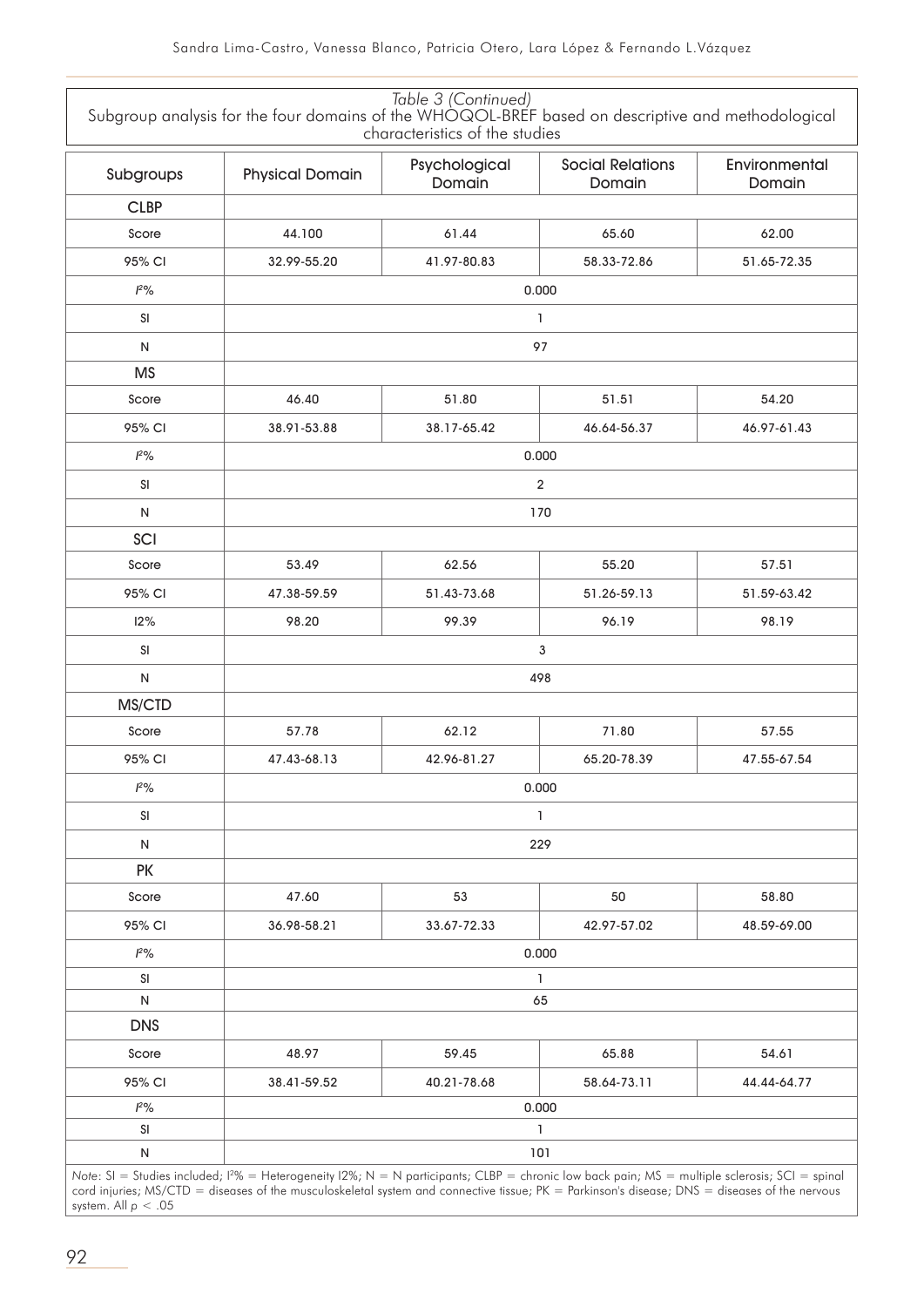|                                                                                          |                        | Table 3 (Continued)<br>characteristics of the studies | Subgroup analysis for the four domains of the WHOQOL-BREF based on descriptive and methodological |                         |
|------------------------------------------------------------------------------------------|------------------------|-------------------------------------------------------|---------------------------------------------------------------------------------------------------|-------------------------|
| Subgroups                                                                                | <b>Physical Domain</b> | Psychological<br>Domain                               | <b>Social Relations</b><br>Domain                                                                 | Environmental<br>Domain |
| Recruitment scope                                                                        |                        |                                                       |                                                                                                   |                         |
| Community scope                                                                          |                        |                                                       |                                                                                                   |                         |
| Score                                                                                    | 56.47                  | 63.56                                                 | 58.71                                                                                             | 61.12                   |
| 95% CI                                                                                   | 47.50-65.45            | 53.36-73.75                                           | 48.62-68.80                                                                                       | 51.84-70.41             |
| 12%                                                                                      | 98.89                  | 99.16                                                 | 96.89                                                                                             | 97.14                   |
| SI                                                                                       |                        |                                                       | $\overline{2}$                                                                                    |                         |
| ${\sf N}$                                                                                |                        |                                                       | 176                                                                                               |                         |
| Hospital scope                                                                           |                        |                                                       |                                                                                                   |                         |
| Score                                                                                    | 48.01                  | 57.56                                                 | 59.11                                                                                             | 55.03                   |
| 95% CI                                                                                   | 43.78-52.24            | 52.76-62.35                                           | 54.38-63.85                                                                                       | 50.71-59.36             |
| 12%                                                                                      | 96.59                  | 96.57                                                 | 97.54                                                                                             | 97.39                   |
| SI                                                                                       |                        |                                                       | 9                                                                                                 |                         |
| N                                                                                        |                        |                                                       | 1.531                                                                                             |                         |
| <b>Mixed</b>                                                                             |                        |                                                       |                                                                                                   |                         |
| Score                                                                                    | 48.44                  | 46.94                                                 | 50                                                                                                | 48.74                   |
| 95% CI                                                                                   | 36.03-60.84            | 32.77-61.10                                           | 36.10-63.89                                                                                       | 35.98-61.50             |
| 12%                                                                                      |                        |                                                       | 0.000                                                                                             |                         |
| SI                                                                                       |                        |                                                       | 1                                                                                                 |                         |
| $\mathsf{N}$                                                                             |                        |                                                       | 341                                                                                               |                         |
| Design                                                                                   |                        |                                                       |                                                                                                   |                         |
| Cohort                                                                                   |                        |                                                       |                                                                                                   |                         |
| Score                                                                                    | 46.53                  | 57.10                                                 | 60.73                                                                                             | 52.71                   |
| 95% CI                                                                                   | 37.93-55.13            | 45.65-68.56                                           | 49.83-71.64                                                                                       | 43.92-61.49             |
| 12%                                                                                      | 0.000                  | 96.03                                                 | 95.43                                                                                             | 96.94                   |
| SI                                                                                       |                        |                                                       | $\overline{2}$                                                                                    |                         |
| ${\sf N}$                                                                                |                        |                                                       | 465                                                                                               |                         |
| Cross-sectional                                                                          |                        |                                                       |                                                                                                   |                         |
| Score                                                                                    | 50.00                  | 57.77                                                 | 57.80                                                                                             | 56.00                   |
| 95% CI                                                                                   | 46.29-53.71            | 52.71-68.84                                           | 53.00-62.60                                                                                       | 52.13-59.86             |
| 12%                                                                                      | 97.22                  | 98.16                                                 | 97.83                                                                                             | 97.16                   |
| SI                                                                                       |                        |                                                       | 10                                                                                                |                         |
| $\mathsf{N}$                                                                             |                        |                                                       | 1.583                                                                                             |                         |
| <b>Recruitment method</b>                                                                |                        |                                                       |                                                                                                   |                         |
| Database                                                                                 |                        |                                                       |                                                                                                   |                         |
| Score                                                                                    | 56.47                  | 63.56                                                 | 58.71                                                                                             | 61.12                   |
| 95% CI                                                                                   | 47.50-65.45            | 53.36-73.75                                           | 48.62-68.80                                                                                       | 51.84-70.41             |
| $1^{2}\%$                                                                                | 98.89                  | 99.16                                                 | 96.84                                                                                             | 97.14                   |
| SI                                                                                       |                        |                                                       | $\overline{\mathbf{c}}$                                                                           |                         |
| ${\sf N}$                                                                                |                        |                                                       | 176                                                                                               |                         |
| Note: SI = Studies included; I2% = Heterogeneity I2%; N = N participants. All $p < 0.05$ |                        |                                                       |                                                                                                   |                         |

*Note*: SI = Studies included; I2% = Heterogeneity I2%; N = N participants. All *p* <.05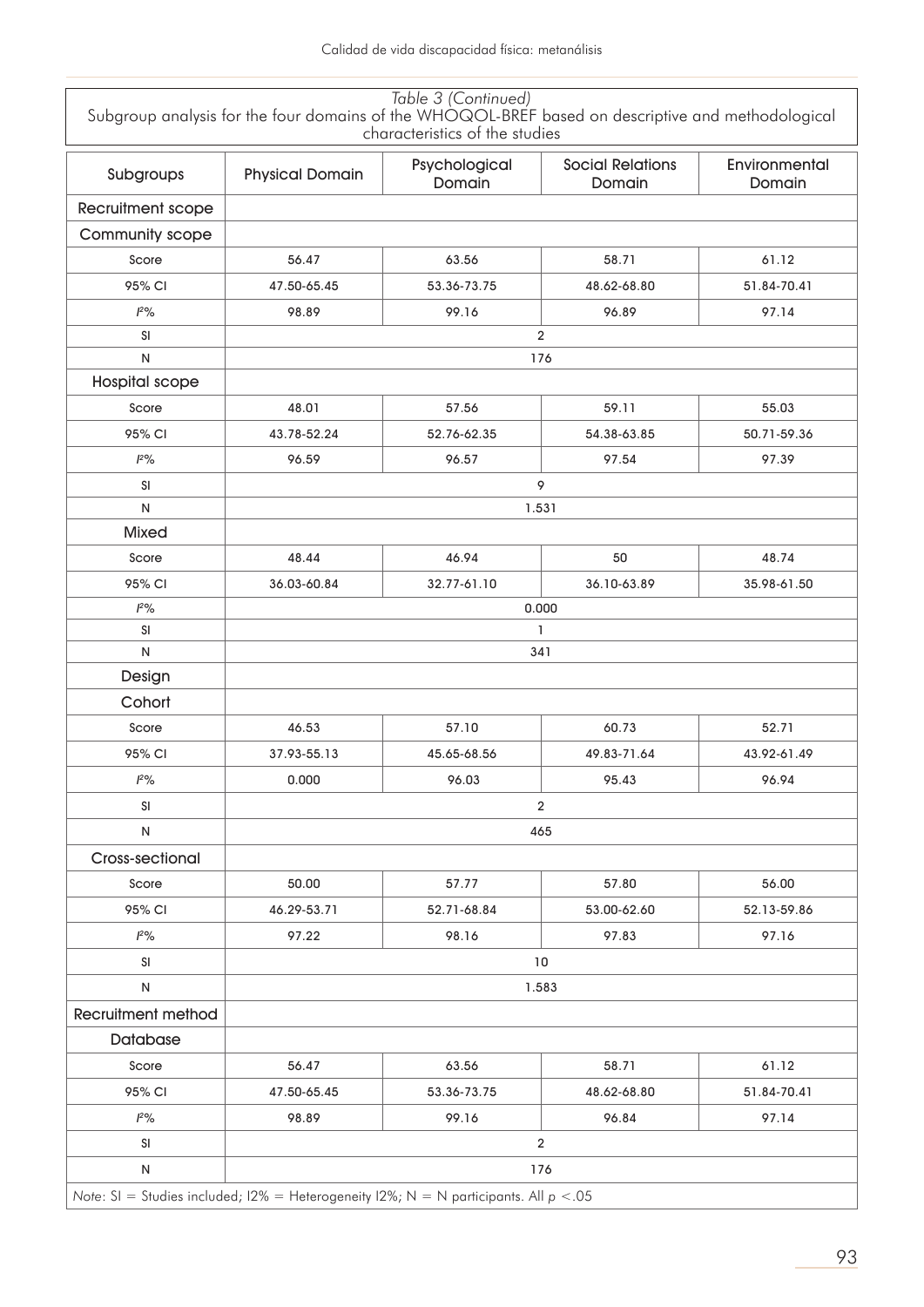| Table 3 (Continued)                                                                               |
|---------------------------------------------------------------------------------------------------|
| Subgroup analysis for the four domains of the WHOQOL-BREF based on descriptive and methodological |
| characteristics of the studies                                                                    |

| Subgroups                 | <b>Physical Domain</b> | Psychological<br>Domain                                                                 | <b>Social Relations</b><br>Domain | Environmental<br>Domain |  |  |  |
|---------------------------|------------------------|-----------------------------------------------------------------------------------------|-----------------------------------|-------------------------|--|--|--|
| <b>Direct recruitment</b> |                        |                                                                                         |                                   |                         |  |  |  |
| Score                     | 48.01                  | 57.56                                                                                   | 59.11                             | 55.03                   |  |  |  |
| 95% CI                    | 43.79-52.24            | 52.76-62.35                                                                             | 54.38-63.85                       | 50.71-59.36             |  |  |  |
| 12%                       | 95.59                  | 96.57                                                                                   | 97.54                             | 97.39                   |  |  |  |
| SI                        |                        | 9                                                                                       |                                   |                         |  |  |  |
| ${\sf N}$                 |                        | 1.531                                                                                   |                                   |                         |  |  |  |
| <b>Mixed</b>              |                        |                                                                                         |                                   |                         |  |  |  |
| Score                     | 48.44                  | 46.94                                                                                   | 50.00                             | 48.74                   |  |  |  |
| 95% CI                    | 36.03-60.84            | 32.77-61.10                                                                             | 36.10-63.89                       | 35.98-61.50             |  |  |  |
| $12\%$                    |                        | 0.000                                                                                   |                                   |                         |  |  |  |
| SI                        |                        | 1                                                                                       |                                   |                         |  |  |  |
| ${\sf N}$                 |                        | 341                                                                                     |                                   |                         |  |  |  |
| <b>Exclusion criteria</b> |                        |                                                                                         |                                   |                         |  |  |  |
| No                        |                        |                                                                                         |                                   |                         |  |  |  |
| Score                     | 47.43                  | 49.33                                                                                   | 50.88                             | 51.42                   |  |  |  |
| 95% CI                    | 39.12-55.74            | 39.69-58.98                                                                             | 41.70-60.06                       | 42.22-60.62             |  |  |  |
| 12%                       | 50.70                  | 90.67                                                                                   | 34.32                             | 92.93                   |  |  |  |
| SI                        |                        |                                                                                         | $\overline{2}$                    |                         |  |  |  |
| ${\sf N}$                 |                        | 427                                                                                     |                                   |                         |  |  |  |
| Yes                       |                        |                                                                                         |                                   |                         |  |  |  |
| Score                     | 49.87                  | 59.32                                                                                   | 59.76                             | 56.31                   |  |  |  |
| 95% CI                    | 46.09-53.65            | 54.96-63.68                                                                             | 55.57-63.94                       | 52.16-60.47             |  |  |  |
| 12%                       | 97.18                  | 97.46                                                                                   | 97.39                             | 97.59                   |  |  |  |
| SI                        |                        | 10                                                                                      |                                   |                         |  |  |  |
| N                         |                        | 1.621                                                                                   |                                   |                         |  |  |  |
| Response rate             |                        |                                                                                         |                                   |                         |  |  |  |
| No                        |                        |                                                                                         |                                   |                         |  |  |  |
| Score                     | 45.95                  | 59.06                                                                                   | 57.17                             | 56.57                   |  |  |  |
| 95% CI                    | 40.98-50.92            | 52.23-65.88                                                                             | 51.01-63.34                       | 50.25-62.88             |  |  |  |
| 12%                       | 0.000                  | 94.31                                                                                   | 94.28                             | 75.86                   |  |  |  |
| SI                        |                        | 5                                                                                       |                                   |                         |  |  |  |
| N                         |                        | 356                                                                                     |                                   |                         |  |  |  |
| Yes                       |                        |                                                                                         |                                   |                         |  |  |  |
| Score                     | 51.79                  | 56.68                                                                                   | 58.97                             | 53.31                   |  |  |  |
| 95% CI                    | 47.75-55.84            | 51.00-62.36                                                                             | 53.87-64.07                       | 48.88-57.73             |  |  |  |
| 12%                       | 97.96                  | 98.60                                                                                   | 97.39                             | 97.84                   |  |  |  |
| SI                        |                        |                                                                                         | 7                                 |                         |  |  |  |
| ${\sf N}$                 |                        | 1.692                                                                                   |                                   |                         |  |  |  |
|                           |                        | Note: SI = Studies included; I2% = Heterogeneity I2%; N = N participants. All $p < .05$ |                                   |                         |  |  |  |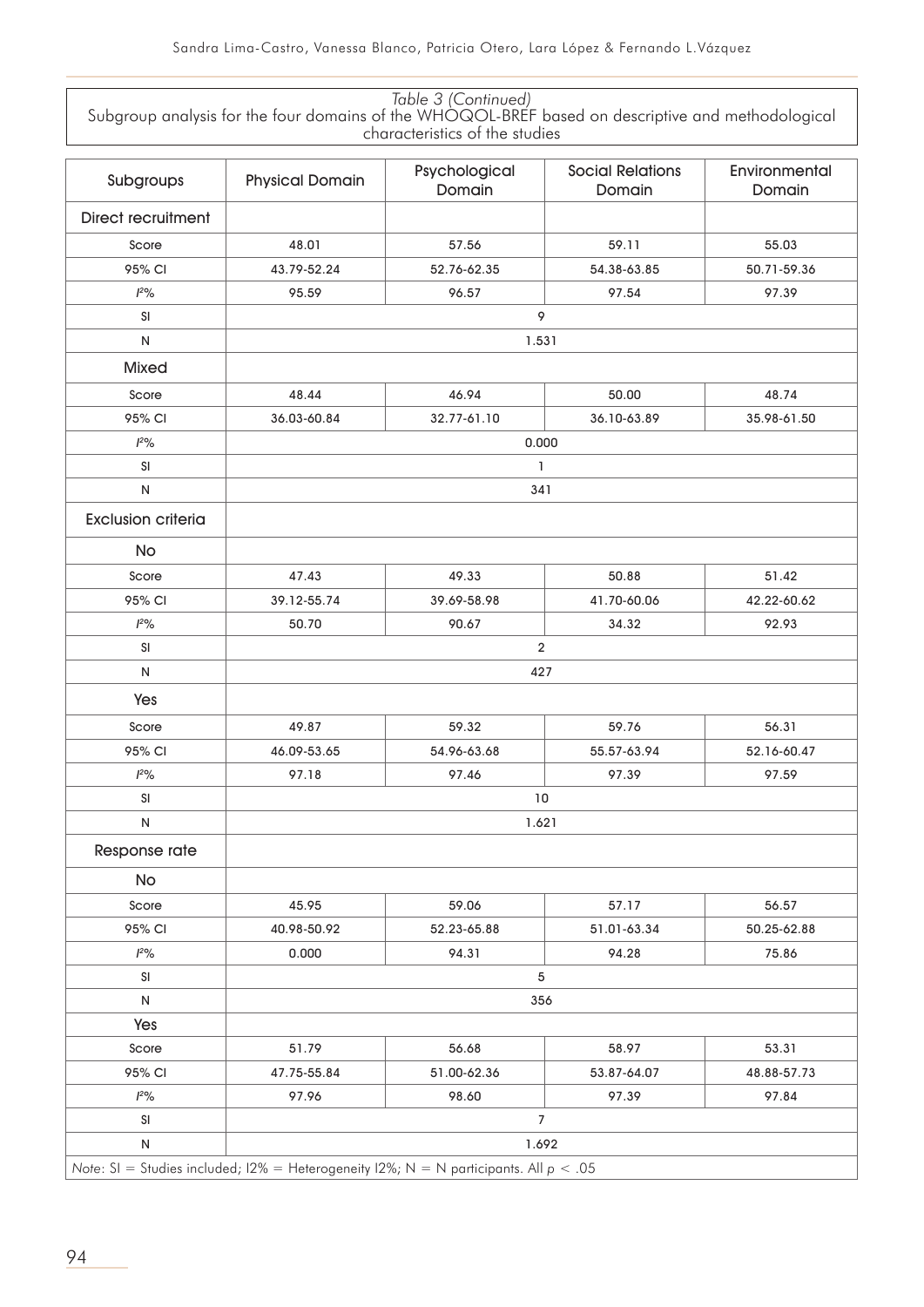| Table 3 (Continued)                                                                               |
|---------------------------------------------------------------------------------------------------|
| Subgroup analysis for the four domains of the WHOQOL-BREF based on descriptive and methodological |
| characteristics of the studies                                                                    |

| Subgroups                                           | <b>Physical Domain</b> | Psychological<br>Domain | <b>Social Relations</b><br>Domain | Environmental<br>Domain |  |  |
|-----------------------------------------------------|------------------------|-------------------------|-----------------------------------|-------------------------|--|--|
| Ethics approval                                     |                        |                         |                                   |                         |  |  |
| <b>No</b>                                           |                        |                         |                                   |                         |  |  |
| Score                                               | 44.10                  | 61.40                   | 65.60                             | 62.00                   |  |  |
| 95% CI                                              | 32.45-55.74            | 46.15-76.64             | 52.57-78.62                       | 50.36-73.63             |  |  |
| $12\%$                                              |                        | 0.000                   |                                   |                         |  |  |
| SI                                                  | 1                      |                         |                                   |                         |  |  |
| N                                                   |                        | 97                      |                                   |                         |  |  |
| Yes                                                 |                        |                         |                                   |                         |  |  |
| Score                                               | 49.91                  | 57.32                   | 57.57                             | 54.86                   |  |  |
| 95% CI                                              | 46.54-53.29            | 52.78-61.86             | 53.69-61.44                       | 51.39-58.33             |  |  |
| 12%                                                 | 97.01                  | 98.05                   | 97.53                             | 97.23                   |  |  |
| SI                                                  |                        | 11                      |                                   |                         |  |  |
| N                                                   |                        | 1.951                   |                                   |                         |  |  |
| Informed consent                                    |                        |                         |                                   |                         |  |  |
| <b>No</b>                                           |                        |                         |                                   |                         |  |  |
| Score                                               | 44.10                  | 61.40                   | 65.60                             | 62.00                   |  |  |
| 95% CI                                              | 32.45-55.74            | 46.15-76.64             | 52.57-78.62                       | 50.36-73.63             |  |  |
| $12\%$                                              |                        | 0.000                   |                                   |                         |  |  |
| SI                                                  |                        | 1                       |                                   |                         |  |  |
| ${\sf N}$                                           |                        | 97                      |                                   |                         |  |  |
| Yes                                                 |                        |                         |                                   |                         |  |  |
| Score                                               | 49.91                  | 57.32                   | 57.57                             | 54.86                   |  |  |
| 95% CI                                              | 46.54-53.29            | 52.78-61.86             | 53.69-61.44                       | 51.39-58.33             |  |  |
| $12\%$                                              | 97.01                  | 98.05                   | 97.53                             | 97.23                   |  |  |
| $\mathsf{SI}$                                       |                        | 11                      |                                   |                         |  |  |
| N                                                   |                        | 1.951                   |                                   |                         |  |  |
| <b>Disability assessed</b><br>through an instrument |                        |                         |                                   |                         |  |  |
| <b>No</b>                                           |                        |                         |                                   |                         |  |  |
| Score                                               | 53.49                  | 60.79                   | 69.03                             | 56.10                   |  |  |
| 95% CI                                              | 47.29-59.69            | 51.02-70.56             | 63.23-74.83                       | 48.02-64.17             |  |  |
| $12\%$                                              | 97.74                  | 72.37                   | 86.59                             | 75.82                   |  |  |
| SI                                                  |                        | $\overline{2}$          |                                   |                         |  |  |
| N                                                   |                        | 330                     |                                   |                         |  |  |
| Yes                                                 |                        |                         |                                   |                         |  |  |
| Score                                               | 48.62                  | 56.99                   | 55.73                             | 55.31                   |  |  |
| 95% CI                                              | 45.76-51.49            | 52.56-61.41             | 53.12-58.33                       | 51.64-58.97             |  |  |
| 12%                                                 | 93.05                  | 98.05                   | 93.70                             | 97.22                   |  |  |
| SI                                                  |                        | $10$                    |                                   |                         |  |  |
| ${\sf N}$                                           |                        | 1.718                   |                                   |                         |  |  |
| Note: $SI = Studies included. All p < .05$          |                        |                         |                                   |                         |  |  |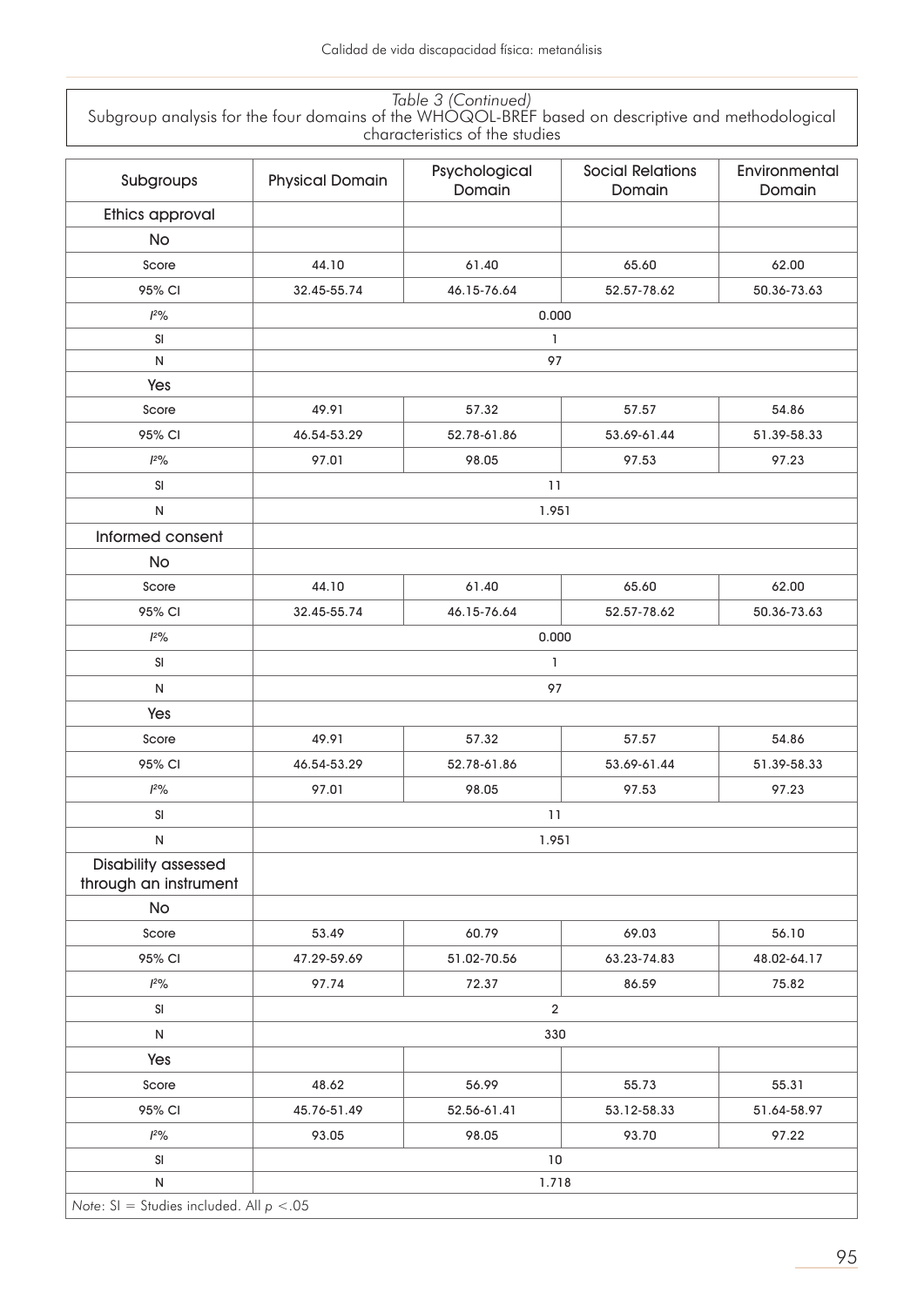Statistically significant differences were found between the study conducted in Africa and those conducted in the other locations. Statistically significant differences were identified based on differences in physical ailment: the studies where the cause of disability was adhesive capsulitis, chronic low back pain, or multiple sclerosis; studies where the cause was a spinal cord injury or diseases of the musculoskeletal system and connective tissue; studies where the cause of disability was diseases of the musculoskeletal system and connective tissue and those where the cause of disability was stroke, adhesive capsulitis, chronic low back pain, or multiple sclerosis. Statistically significant differences were also identified depending on the sample population: studies where the scope of recruitment was community vs. those where the scope was hospital patients; studies where the participants were recruited through a database vs. those where participants were recruited directly through the health care system. Finally, statistically significant differences were also noted depending on study-specific methodological variables: studies that did not report the response rate vs. those that did; studies that did not obtain ethical approval vs. those that did; and studies where the disability was not evaluated using an assessment instrument vs. those that were.

*PSYCHOLOGICAL DOMAIN.* Scores were higher when the study region was Africa, the problem causing disability was adhesive capsulitis, the scope of recruitment was community, the design was cross-sectional, participants were contacted through a database, the inclusion criteria were reported, the response rate was not reported, no ethical approval or informed consent were obtained, and the disability was assessed through other appropriate diagnostic criteria (*p* < .05). Statistically significant differences were found depending on study location: studies conducted in Africa differed from those conducted in the other locations; and studies conducted in the Americas differed from those conducted in Asia and Europe. Psychological domain differences were also statistically significant in studies where the main cause of disability was stroke vs. those where it was spinal cord injury. Statistically significant differences were also identified depending on the study characteristics: studies whose scope of recruitment was community vs. hospital patients or mixed; studies where the scope of recruitment was mixed vs. hospital-based recruitment; studies where the participants were recruited through a database vs. those where participants were recruited through the health care system or through a mixed procedure; and studies that did not clearly establish the inclusion criteria vs. those that did.

*SOCIAL RELATIONS DOMAIN.* Scores were higher when the study region was the Americas, the disability was due to musculoskeletal disease, the recruitment scope was health care, the design was cohort, patients were recruited through health care providers, the exclusion criteria and response rate were reported, ethical approval and informed consent were not obtained, and disability was assessed through other appropriate diagnostic criteria (*p* < .05). Statistically significant differences were found depending on study location: studies conducted in Africa and the Americas vs. those conducted in Asia and Europe. There were also differences in the social relations domain depending on physical ailment: studies where the cause of disability was stroke, multiple sclerosis, spinal cord injury, or Parkinson's disease vs. those studies where the cause of disability was adhesive capsulitis, chronic low back pain, diseases of the musculoskeletal system and connective tissue, or diseases of the nervous system; differences in studies where the cause of disability was Parkinson's disease vs. the study where the cause of disability was spinal cord injury. Differences in the social relations domain were also evident depending study characteristics: studies where the scope of recruitment was mixed vs. those where it was community or hospital; studies that did not clearly establish the inclusion criteria vs. those that did; studies that did not obtain ethical approval vs. those that did; studies that did not obtain informed consent vs. those that did; and studies where the disability was not evaluated through an assessment instrument vs. those that did.

*ENVIRONMENTAL DOMAIN*. Scores were higher when the study region was Africa, the physical disability was due to chronic low back pain, the recruitment scope was community,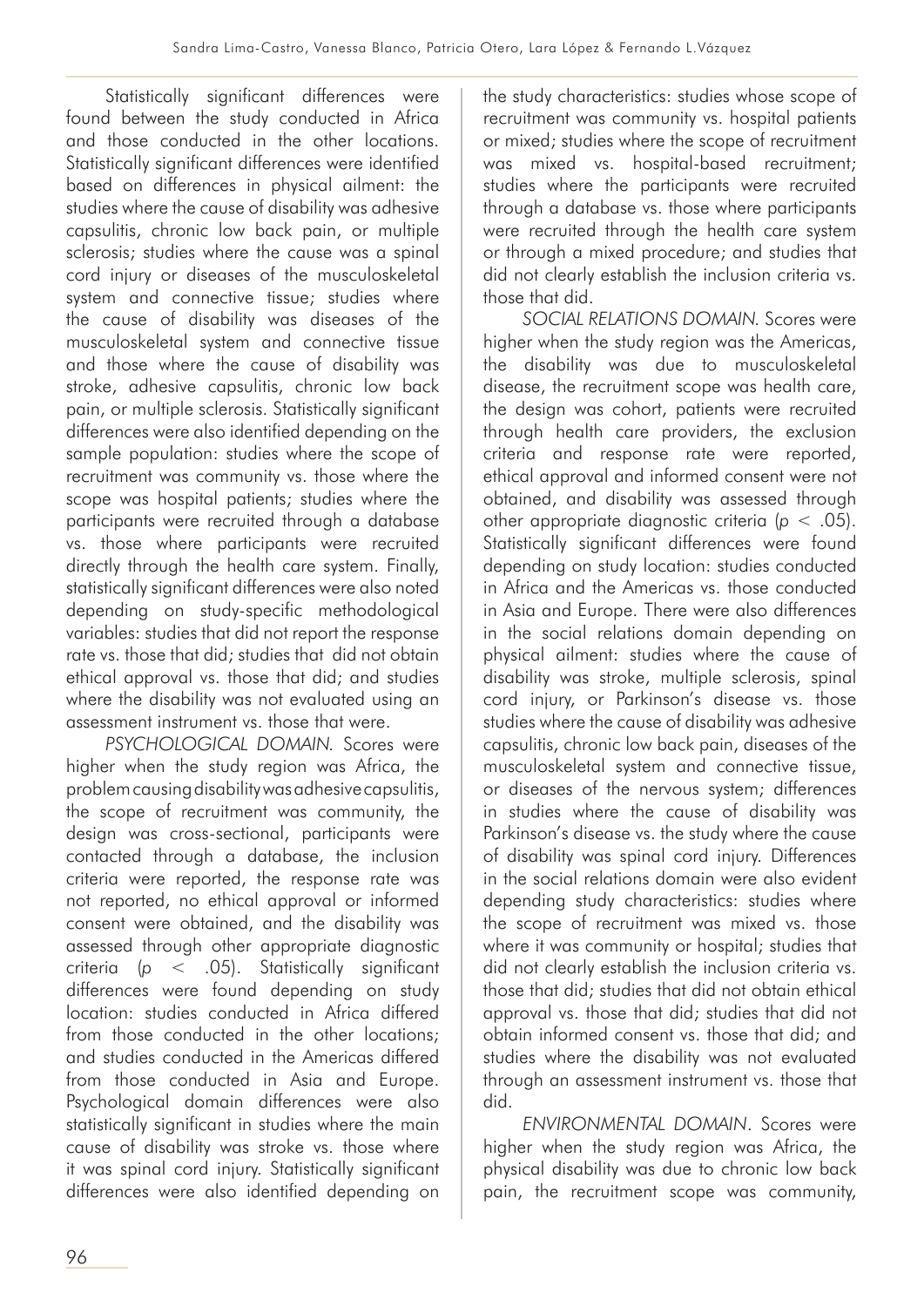the design was cross-sectional, participants were recruited through a database, exclusion criteria were reported, the response rate was not reported, ethical approval and informed consent were not obtained, and disability was assessed through other appropriate diagnostic criteria (*p* < .05). Statistically significant differences were found depending on study location: studies conducted in Africa and Asia vs. those conducted in the Americas and Europe. Differences were also identified based on physical ailment: studies where the cause of disability was stroke vs. those where the cause of disability was adhesive capsulitis, chronic low back pain, multiple sclerosis, spinal cord injury, diseases of the musculoskeletal system and connective tissue, and Parkinson's disease; studies where the main cause of disability was chronic low back pain vs. the studies where it was multiple sclerosis; and studies where the main cause of disability was diseases of the nervous system vs. studies where it was stroke. Statistically significant differences also were evident depending on study characteristics: studies where the scope of recruitment was community vs. those where it was hospital patients; studies where the scope of recruitment was mixed vs. other scopes of recruitment; studies where the participants were recruited through a database and those where they were recruited directly through the health care system; studies where the recruitment method was mixed vs. the rest of the studies; studies that did not clearly establish the inclusion criteria vs. those that did; studies that did not obtain ethical approval vs. those that did; and studies that did not obtain informed consent vs. those that did.

In relation to the analysis of quantitative moderating variables (age, percentage of women, and risk of bias score), meta-regression analyses did not uncover significant associations with any of the four domains of the WHOQOL-**BRFF** 

## •ASSESSMENT OF PUBLICATION BIAS

The Egger test was used to investigate the presence of publication bias. Potential publication bias was found for the psychological  $(p = .036)$ and environment  $(p = .001)$  domains.

## **DISCUSSION**

The main objective of this study was to systematically analyze all published articles that evaluated HRQL in people with physical disabilities by providing pooled mean scores for the four domains of the WHOQOL-BREF. Ten studies were analyzed, with a total sample of 2,048 participants, an average of 235.4 per study. The participants were predominantly middle-aged and 50.9% were women. The majority of the participants came from Asia and presented spinal cord injury as the cause of physical disability, followed by those in which the disability was derived from a stroke. The preferred method for contacting participants was through a health care context.

In relation to the global profile of persons with disabilities, in recent decades there has been an unprecedented increase in survival in Asia, with life expectancy increasing from 36 years to 66 years between 1970 and 2010 (Institute for Health Metrics and Evaluation [IHME], 2013); disability-adjusted life years has increased in parallel. However, this review found a causeof-disability profile that contrasts with the data obtained for the general profile of middle-aged adults with disabilities, whose primary cause of disability-adjusted life years was musculoskeletal disorders (IHME, 2013). One possible explanation lies in the greater severity of spinal cord injuries and their potential to generate more severe degrees of disability, making them the object of research focusing on HRQL in people with diseases that are potentially disabling (e.g., Badenhorst et al., 2018; Barker et al., 2009; Sakakibara et al., 2012; van Leeuwen et al., 2012).

In relation to the methodological characteristics of the works included in this review, most used a cross-sectional design and none of them made a previous estimate of sample size. All of them reported the method of recruitment, predominantly occurring through the health care field. All the previous research established clear inclusion criteria and a large majority also explained their exclusion criteria. More than a half of the studies provided data that allowed the response rate to be calculated. The majority reported that ethical approval and that informed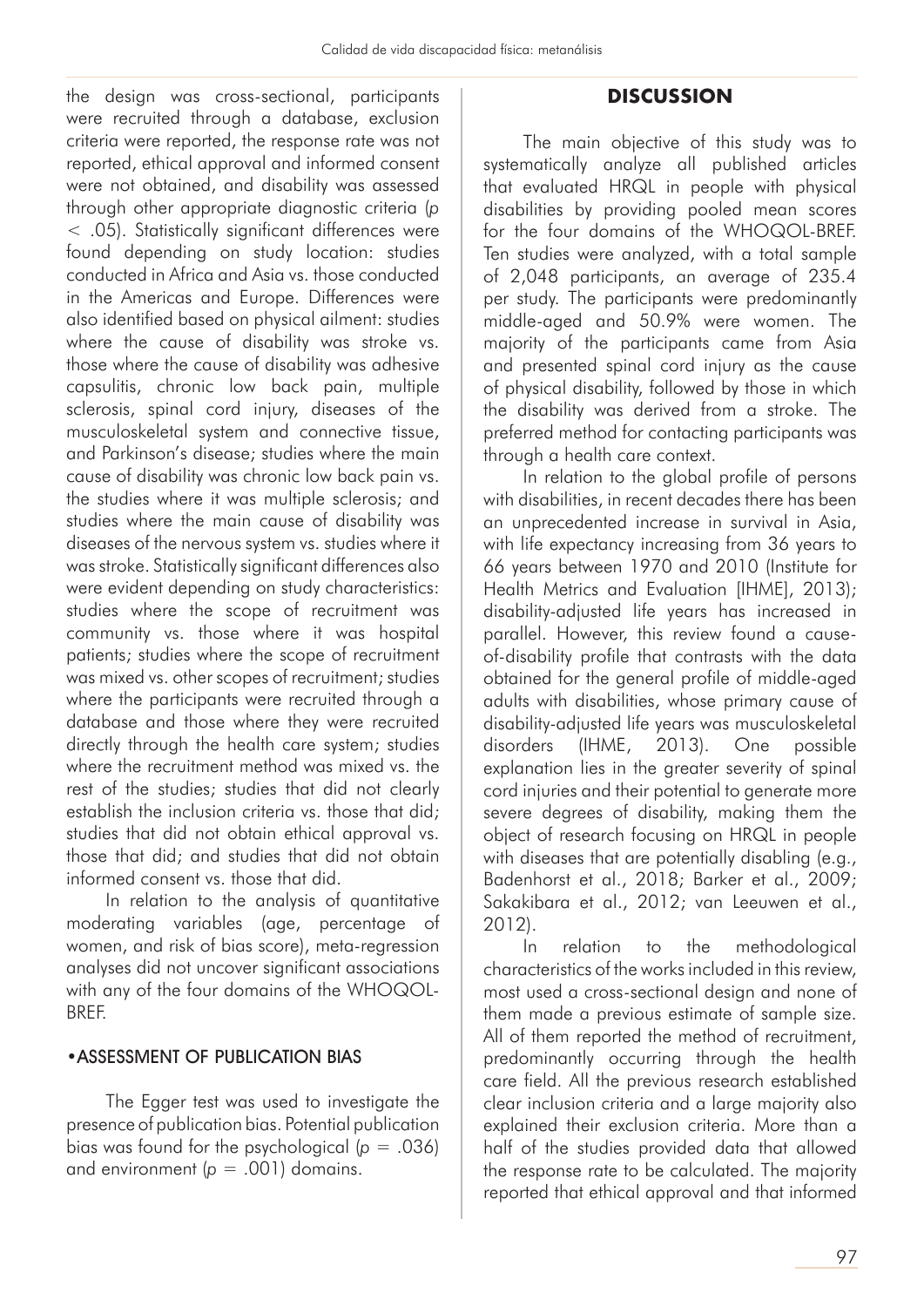consent had been obtained. The majority also assessed disability using specific instruments, but one study (Estrella-Castillo & Gómez-de-Regil, 2016) indicated that the sample consisted of people with physical disabilities evaluated according to internationally accepted criteria. These findings show a high level of methodological quality, consistent with the guidelines proposed by STROBE for reporting observational studies (von Elm et al., 2007), and with the data obtained for the assessment of the risk of bias using the RTI (Viswanathan et al., 2013).

Regarding the results of the meta-analysis, the pooled means for the WHOQOL-BREF were 49.5 for the physical domain, 57.7 for psychological, 58.2 for social relations, and 55.5 for environmental. Although there are no specific cut-off points for each of the WHOQOL-BREF HRQL domains, the pooled means for all domains were lower than the scores obtained for the controls in studies that used people without physical disabilities as controls (e.g., Barker et al., 2009) which indicates an impact on all areas of HRQL. This is consistent with the findings of previous studies on the consequences of diseases with the potential to cause physical disability (e.g.; Carter et al., 2012; Craig et al., 2015; Jones et al., 2014).

 There was a great deal of heterogeneity among the studies included in this meta-analysis. In general terms, the results were better for all HRQL domains when the study was located in Africa, with the exception of the social relations domain, for which better results were obtained in the work conducted in the Americas. The finding that the study carried out in Africa by Badenhorst et al. (2018) yielded higher scores in all areas except social could be explained by its use of a population of former rugby players; it is likely that their identity as athletes represents a means to improve their adjustment to disability, to maintain their physical activity over the long term, and to decrease the negative consequences of inactivity such as depression and anxiety (Sahlin & Lexell, 2015). Likewise, the fact that scores for the social relations domain were higher in studies conducted in the Americas could reflect the strong family ties and frequent interactions among members of the extended family that are characteristic of Hispanic culture (Wilmoth, 2001).

In relation to the cause of disability, HRQL scores were higher for the physical and the social relations domains when the cause of disability was a musculoskeletal disease. Scores were higher for the psychological domain for persons with adhesive capsulitis, and for the environmental domain among those with chronic low back pain. The lowest score for the psychological and environmental domains corresponding to persons who had experienced a stroke and for social relations was persons with Parkinson's disease. This seems to indicate that different pathologies affect different domains within quality of life differently. Consistent with findings on stroke and Parkinson's disease, previous studies reported that stroke patients may suffer psychiatric manifestations such as depression, anxiety and fatigue (Hackett, Köhler, O´Brien, & Mead, 2014). As for Parkinson's patients, the results are consistent with previous work (Miller, Noble, Jones, Allcock, & Burn, 2008) that found that communication deficits limit their social relationships.

Participants recruited from the community obtained better scores on all domains except for social relations. These findings coincide with previous work (Jovanović, Lakićević, Stevanović, Milić-Rasić, & Slavnić, 2012), which found that this group of participants showed a HRQL similar to that of the general population and higher than that of people with disabilities recruited in health care settings. In the social relations domain, the highest scores were achieved when the recruitment scope was health care settings, which suggests the possible influence of perceptions on the responsiveness of health care personnel and the link established between patients and their doctors (Holmqvist & von Koch, 2001).

In relation to methodological characteristics, HRQL was higher in all areas when the design was cross-sectional, except for the social relations domain, where scores were higher in the cohort studies. Higher scores were obtained in all areas when participants were recruited through a database, except in the social relations domain, where a higher HRQL was obtained when participants were recruited directly from health care settings. HRQL was higher in all domains when the exclusion criteria were reported. This measure was higher in the physical and social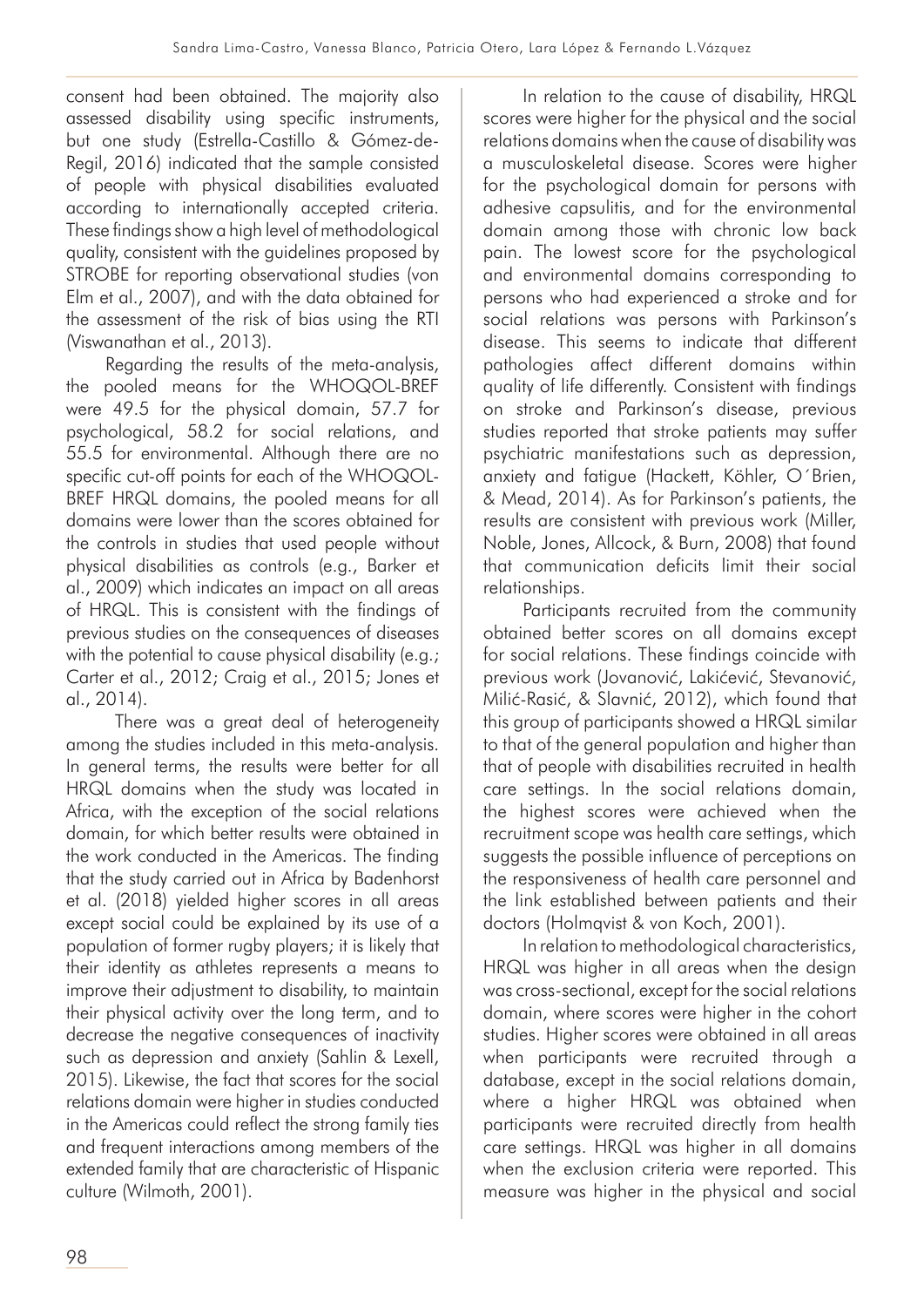relations domains when data on response rate were provided, but higher in the psychological and environmental domains when response rate was not provided. In general terms, that the higher the methodological quality of the study according to the STROBE guidelines (von Elm et al., 2007), the higher the HRQL scores. One seemingly contradictory finding is that in all domains except physical, scores were higher when no ethical approval or informed consent was obtained. This could be related to a greater propensity to take this methodological consideration into account when participants were recruited from health care contexts; such participants, requiring regular medical contact, may have an overall greater severity of physical disability.

The results of our work should be interpreted in the light of certain limitations. First, the number of studies included was relatively small. In addition, the wide variety of instruments used to determine the severity of physical disability in the different investigations prevented analysis of this variable as a potential source of heterogeneity. On the other hand, it is worth mentioning that one of the main strengths of this work is that it is the first literature review and meta-analysis to provide pooled mean scores for the four domains of the WHOQOL-BREF among people with physical disabilities, to include a rigorous assessment of the methodological quality and risk of bias, to use rigorous methods of quantitative synthesis to examine sources of heterogeneity, and to submit its protocol to a registry.

The aforementioned findings indicate that in order to achieve a better understanding of the consequences of living with a disability, we need more studies with greater methodological rigor, controls for possible selection biases, larger samples, and detailed assessment of disability and HRQL. This information is relevant to the design of effective interventions to mitigate the effects of living with a disability on HRQL.

• Conflict of interest

The authors declare no conflict of interest.

#### • Funding:

This research was funded by the University of Cuenca, Ecuador.

## **REFERENCES**

- [References marked with an asterisk indicate studies included in the systematic review and meta-analysis]
- \*Badenhorst, M., Brown, J. C., Lambert, M. I., Mechelen, W. V., & Verhagen, E. (2018). Quality of life among individuals with rugbyrelated spinal cord injuries in South Africa: A descriptive crossectional study. *BMJ Open, 8,* e020890. https://doi.org/10.1136/ bmjopen-2017-020890
- Barker, R. N., Kendall, M. D., Amsters, D. I., Pershouse, K. J., Haines, T. P., & Kuipers, P. (2009). The relationship between quality of life and disability across the lifespan for people with spinal cord injury. *Spinal Cord, 47*(2), 149-155. https://doi.org/10.1038/ sc.2008.82
- Borenstein, M., Hedges, L., Higgins, J., & Rothstein, H. (2005). *Comprehensive Meta-Analysis* (Version 2.0) [Computer Software]. Biostat: Englewood (NJ), United States.
- Carter, G. T., Miró, J., Abresch, R. T., El-Abassi, R., & Jensen, M. P. (2012). Disease burden in neuromuscular disease: the role of chronic pain. *Physical Medicine and Rehabilitation Clinics of North America, 23*(3), 719-729. https://doi.org/10.1016/j.pmr.2012.06.004
- \*Chang, F.-H., Wang, Y.-H., Jang, Y., & Wang, C.-W. (2012). Factors associated with quality of life among people with spinal cord injury: application of the International Classification of Functioning, Disability and Health model. *Archives of Physical Medicine and Rehabilitation, 93*(12), 2264-2270. https:// doi.org/10.1016/j.apmr.2012.06.008
- \*Choi, D.-H., Jeong, B.-O., Kang, H.-J., Kim, S.-W., Kim, J.-M., Shin, I.-S.,...Yoon, J.-S. (2013). Psychiatric comorbidity and quality of life in patients with post-stroke emotional incontinence. *Psychiatry Investigation, 10*(4), 382-387. https://doi.org/10.4306/ pi.2013.10.4.382
- Craig, A., Nicholson Perry, K., Guest, R., Tran, Y., & Middleton, J. (2015). Adjustment following chronic spinal cord injury: Determining factors that contribute to social participation. *British*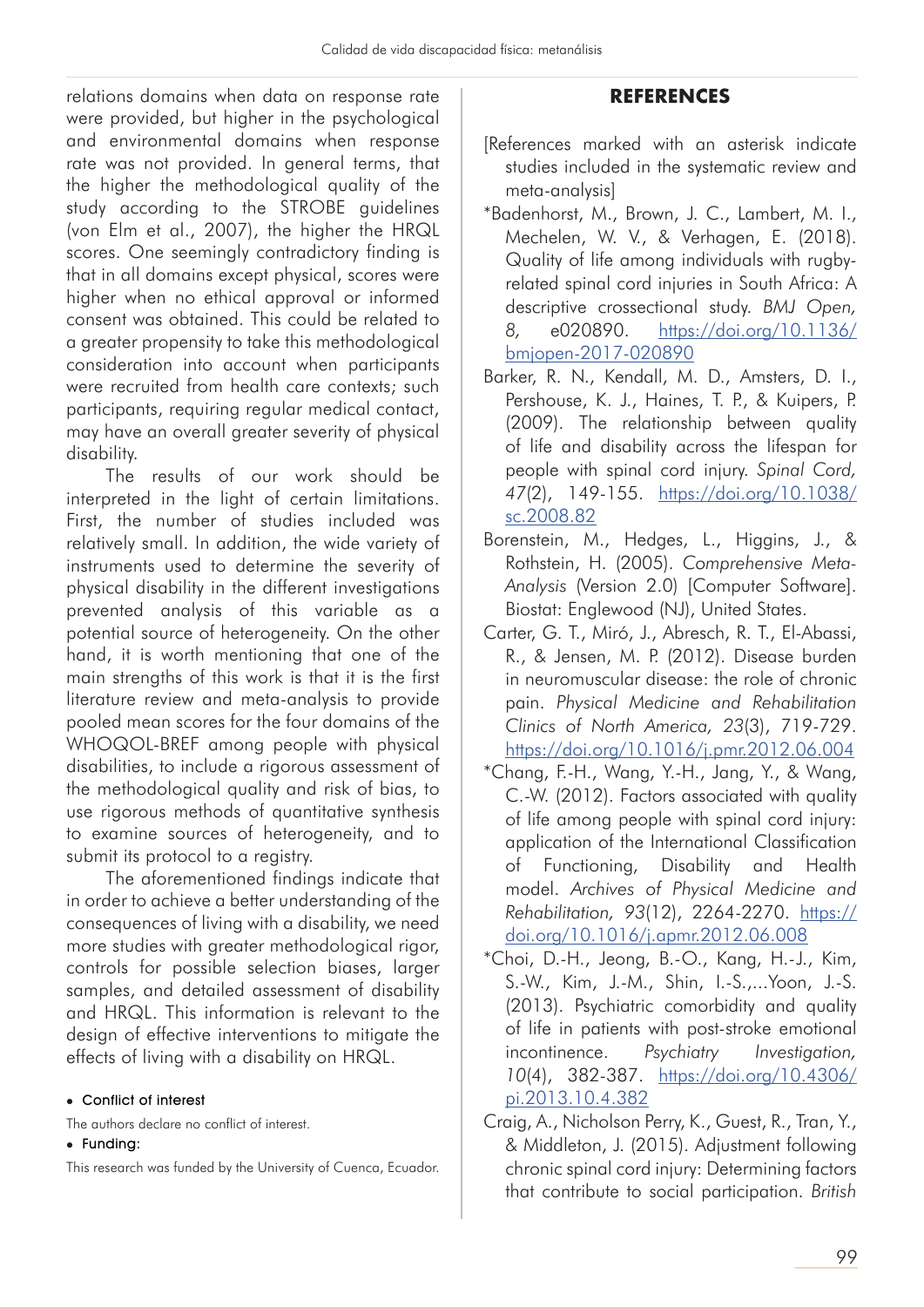*Journal of Health Psychology, 20*(4), 807-823. https://doi.org/10.1111/bjhp.12143

- \*Dajpratham, P., & Kongkasuwan, R. (2011). Quality of life among the traumatic spinal cord injured patients. *Journal of the Medical Association of Thailand, 94*(10), 1252-1259.
- Deeks, J. J., Dinnes, J., D´Amico, R., Snowden, A. J., Sakarovitch, C., Song, F.,...Altman. D. G. (2003). Evaluating non-randomised intervention studies. *Health Technology Assessment, 7,* 1-173. https://doi. org/10.3310/hta7270
- \*Estrella-Castillo, D. & Gómez-de-Regil, L. (2016). Quality of life in mexican patients with primary neurological or musculoskeletal disabilities. *Disability and Health Journal, 9*(1), 127-133. https://doi.org/10.1016/j.dhjo.2015.05.003
- Fariña, F., Arce, R., & Novo, M. (2002). Heurístico de anclaje en las decisiones judiciales [Anchorage in judicial decision making]. *Psicothema, 14*, 39-46.
- Hackett, M. L., Köhler, S., O'Brien, J. T., & Mead, G. E. (2014). Neuropsychiatric outcomes of stroke. *The Lancet Neurology, 13*(5), 525-534. https://doi.org/10.1016/S1474- 4422(14)70016-X
- Hill, M. R., Noonan, V. K., Sakakibara, B. M., & Miller, W. C. (2010). Quality of life instruments and definitions in individuals with spinal cord injury: a systematic review. *Spinal Cord, 48*(6), 438-450. https://doi.org/10.1038/ sc.2009.164
- Holmqvist, L. W., & von Koch, L. (2001). Environmental factors in stroke rehabilitation. *BMJ (Clinical Research Ed.), 322*(7301), 1501-1502. https://doi.org/10.1136/ bmj.322.7301.1501
- Institute for Health Metrics and Evaluation [IHME] (2013). *The Global Burden of Disease: Generating Evidence, Guiding Policy.* Seattle, WA: IHME.
- \*Jeong, B.-O., Kang, H.-J., Bae, K.-Y., Kim, S.- W., Kim, J.-M., Shin, I.-S.,...Yoon, J.-S. (2012). Determinants of quality of life in the acute stage following stroke. *Psychiatry Investigation, 9*(2), 127-133. https://doi.org/10.4306/ pi.2012.9.2.127
- Jones, K. H., Jones, P. A., Middleton, R. M., Ford, D. V., Tuite-Dalton, K., Lockhart-Jones, H.,...Noble, J. G. (2014). Physical disability, anxiety and depression in people with MS: an internet-based survey via the UK MS Register. *PloS One, 9*(8), e104604. https://doi. org/10.1371/journal.pone.0104604
- Jovanović, M., Lakićević, M., Stevanović, D., Milić-Rasić, V., & Slavnić, S. (2012). Community-based study of health-related quality of life in spinal cord injury, muscular dystrophy, multiple sclerosis, and cerebral palsy. *Disability and Rehabilitation, 34*(15), 1284-1290. https://doi.org/10.3109/0963 8288.2011.641659
- Law, M., Hanna, S., Anaby, D., Kertoy, M., King, G., & Xu, L. (2014). Health-related quality of life of children with physical disabilities: a longitudinal study. *BMC Pediatrics, 14,* 26. https://doi.org/10.1186/1471-2431-14-26
- Liem, N. R., McColl, M. A., King, W., & Smith, K. M. (2004). Aging with a spinal cord injury: factors associated with the need for more help with activities of daily living. *Archives of Physical Medicine and Rehabilitation, 85*(10), 1567-1577. https://doi.org/10.1016/j. apmr.2003.12.038
- \*Lucas-Carrasco, R., Pascual-Sedano, B., Galán, I., Kulisevsky, J., Sastre-Garriga, J., & Gómez-Benito, J. (2011). Using the WHOQOL-DIS to measure quality of life in persons with physical disabilities caused by neurodegenerative disorders. *Neuro-Degenerative Diseases, 8*(4), 178-186. https://doi.org/10.1159/000321582
- Miller, N., Noble, E., Jones, D., Allcock, L., & Burn, D. J. (2008). How do I sound to me? Perceived changes in communication in parkinson's disease. *Clinical Rehabilitation, 22*(1), 14-22. https://doi. org/10.1177/0269215507079096
- Monteiro, A., Vázquez, M.J., Seijo, D., & Arce, R. (2018). ¿Son los criterios de realidad válidos para clasificar y discernir entre memorias de hechos auto-experimentados y de eventos vistos en vídeo? [Are the reality criteria valid to classify and to discriminate between memories of self-experienced events and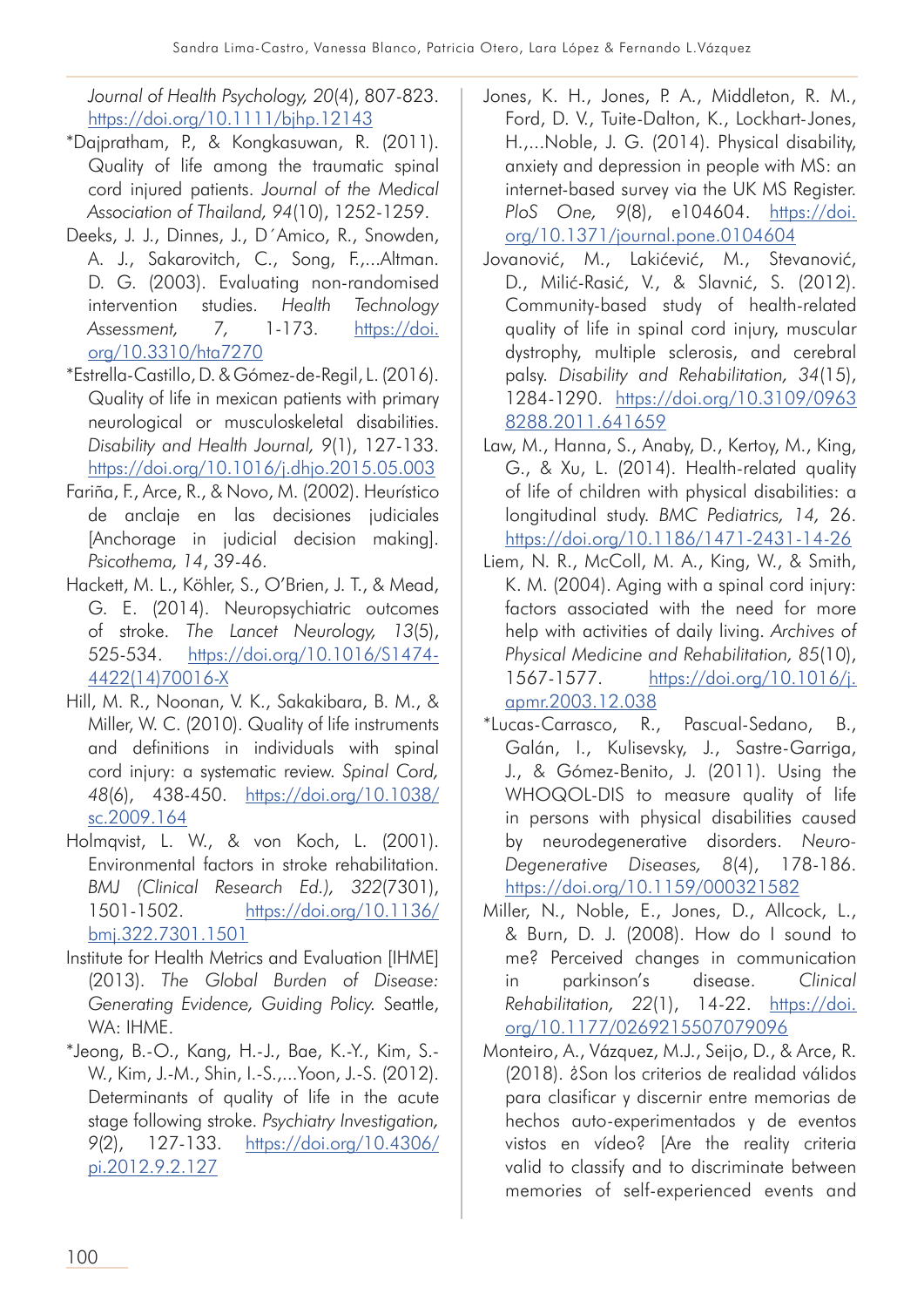memories of video-observed events?]. *Revista Iberoamericana de Psicología y Salud, 9* (2), 149-160. https://doi.org/10.23923/j. rips.2018.02.020

- Murray, C. J. L., Vos, T., Lozano, R., Naghavi, M., Flaxman, A. D., Michaud, C., . . . Memish, Z. A. (2012). Disability-adjusted life years (DALYs) for 291 diseases and injuries in 21 regions, 1990–2010: A systematic analysis for the global burden of disease study 2010. *The Lancet, 380*(9859), 2197-2223. https:// doi.org/10.1016/S0140-6736(12)61689- 4
- Passier, P. E. C. A., Visser-Meily, J., Rinkel, G. J. E., Lindeman, E., & Post, M. W. M. (2013). Determinants of health-related quality of life after aneurysmal subarachnoid hemorrhage: A systematic review. *Quality of Life Research, 22*(5), 1027-1043. https:// doi.org/10.1007/s11136-012-0236-1
- \*Phillips, L. H., Saldias, A., McCarrey, A., Henry, J. D., Scott, C., Summers, F., & Whyte, M. (2009). Attentional lapses, emotional regulation and quality of life in multiple sclerosis. *British Journal of Clinical Psychology, 48*(1), 101-106. https://doi. org/10.1348/014466508X379566
- \*Rassi-Fernandes, M. (2015). Correlation between functional disability and quality of life in patients with adhesive capsulitis. *Acta Ortopedica Brasileira, 23*(2), 81- 84. https://doi.org/10.1590/1413- 78522015230200791
- Redondo, L., Fariña, F., Seijo, D., Novo, M., & Arce, R. (2019). A meta-analytical review of the responses in the MMPI-2/MMPI-2-RF clinical and restructured scales of parents in child custody dispute. *Anales de Psicología, 35*(1) 156-165. https://doi.org/10.6018/ analesps.35.1.338381
- Sahlin, K. B., & Lexell, J. (2015). Impact of organized sports on activity, participation, and quality of life in people with neurologic disabilities. PM & R: *The Journal of Injury, Function, and Rehabilitation, 7*(10), 1081-1088. https://doi.org/10.1016/j. pmrj.2015.03.019

Sakakibara, B. M., Hitzig, S. L., Miller, W. C., &

Eng, J. J. (2012). An evidence-based review on the influence of aging with a spinal cord injury on subjective quality of life. *Spinal Cord, 50*(8), 570-578. https://doi.org/10.1038/ sc.2012.19

- Sinha, R., & Van Den Heuvel, W. J. A. (2011). A systematic literature review of quality of life in lower limb amputees. *Disability and Rehabilitation, 33*(11), 883-899. https://doi. org/10.3109/09638288.2010.514646
- Skevington, S. M., & Epton, T. (2018). How will the sustainable development goals deliver changes in well-being? A systematic review and meta-analysis to investigate whether WHOQOL-BREF scores respond to change. *BMJ Global Health, 3*(Suppl 1), e000609. https://doi.org/10.1136/ bmjgh-2017-000609
- \*Stefane, T., Munari dos Santos, A., Marinovic, A., & Hortense, P. (2013). Chronic low back pain: pain intensity, disability and quality of life. *Acta Paulista de Enfermagem, 26*(1), 14-20. https://doi.org/10.1590/S0103- 21002013000100004
- Stroup, D. F., Berlin, J. A., Morton, S. C., Olkin, I., Williamson, G. D., Rennie, D.,... Thacker, S. B. (2000). Meta-analysis of observational studies in epidemiology: a proposal for reporting. Meta-analysis Of Observational Studies in Epidemiology (MOOSE) group. *Journal of the American Medical Association, 283*(15), 2008-2012. https://doi.org/10.1001/ jama.283.15.2008
- The WHOQOL Group (1995). The world health organization quality of life assessment (WHOQOL): Position paper from the world health organization. *Social Science & Medicine, 41*(10), 1403-1409. https://doi. org/10.1016/0277-9536(95)00112-K
- The WHOQOL Group (1998). Development of the World Health Organization WHOQOL-BREF quality of life assessment. *Psychological Medicine, 28*(3), 551-558. https://doi. org/10.1017/S0033291798006667
- van Leeuwen, C. M. C., Kraaijeveld, S., Lindeman, E., & Post, M. W. M. (2012). Associations between psychological factors and quality of life ratings in persons with spinal cord injury: